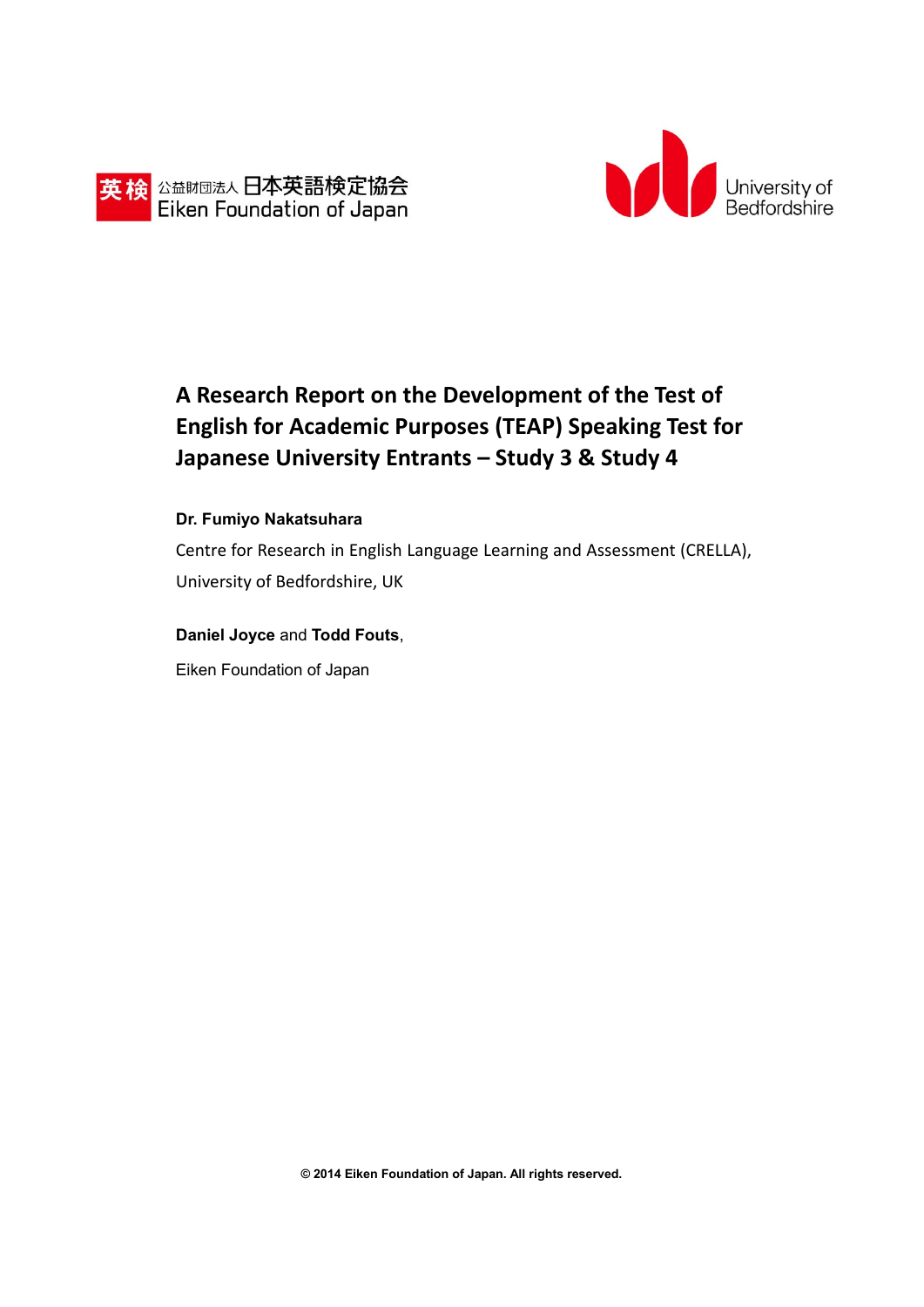# **Table of Contents**

- 1. Introduction
- 2. Background to the Studies
- 2.1 Changes in Stakeholder Needs and Expectations
- 2.2 Proposed Changes
	- a. Double Rating Methods and Rating Flow
	- b. Simplifying the Examiners' Interlocuting Procedures
- 3. Research Questions
- 4. Scope of the Studies and Research Designs: Study 3 and Study 4
- 5. Results and Discussion: Study 3
- 5.1 Analytic and Holistic Scores
- 5.2 Rater and Examiner Feedback on Rating and Test Administration
- 6. Results and Discussion: Study 4
- 6.1 Analytic and Holistic Scores
- 6.2 Examiner Feedback on Rating and Test Administration
- 7. Conclusion
- Acknowledgements

References

Appendix: TEAP Speaking Public Rating Scale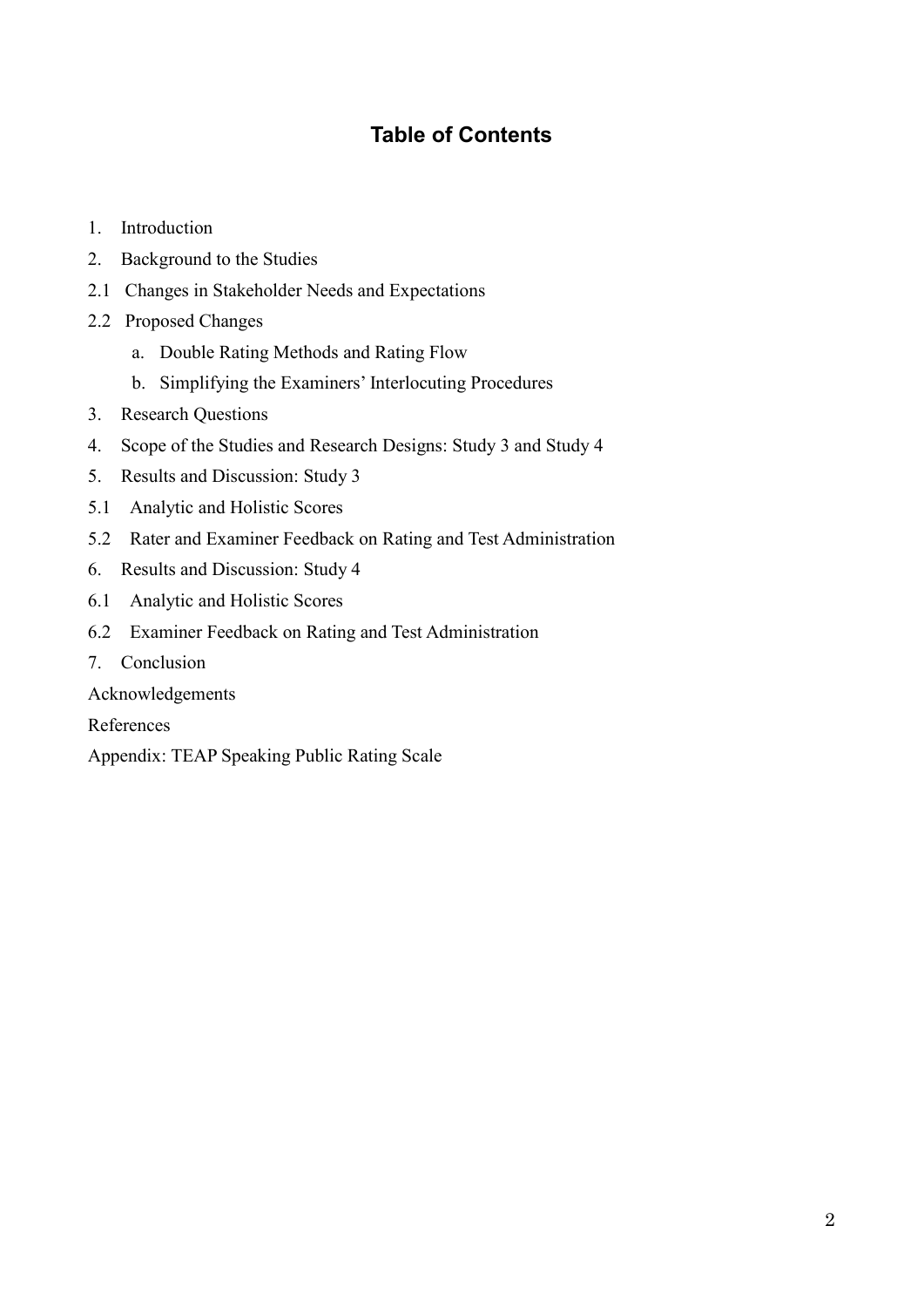# **1. Introduction**

The research report, titled *'Research Report on the Development of the Test of English for Academic Purposes (TEAP) Speaking Test for Japanese University Entrants',* described two initial studies carried out in 2012 (i.e. Studies 1 and 2) that informed the development and validation of the TEAP Speaking test (Nakatsuhara, 2014). Since those studies, new stakeholder needs and expectations have emerged that the TEAP project team did not anticipate during the first phase of the project.

In response to the changes in stakeholder needs and expectations, two follow-up studies were carried out in 2013 and 2014 (i.e. Studies 3 and 4) to modify test administration methods without deteriorating the quality of the test. This report presents this follow-up phase of the project, reporting on:

- (a) how optimal solutions were identified to address new needs and expectations of the TEAP stakeholders, and
- (b) how the quality of the test was retained and sometimes even improved after some modifications were made to the test.

### **2 Background to the Studies**

### **2.1 Changes in Stakeholder Needs and Expectations**

Several factors have resulted in a change in stakeholder needs and expectations regarding TEAP. A growing awareness of the need for a new style of English entrance exam was underlined by the government's announcement in 2013 that the National Center Test for University Admissions, which is currently used as a university entrance exam by 85% of Japan's universities and taken by over 500,000 test-takers annually, would be phased out over the next five years. This need was further amplified by the announcement of a Japanese Ministry of Education, Culture Sports, Science and Technology (MEXT) policy to make use of externally produced English tests for university entrance purposes in Japan. Since the need for tests that measure all four skills has also been emphasised by MEXT, the TEAP Speaking test has gained particular attention.

As a result, TEAP has enjoyed increased press coverage, and TEAP seminars held across the country in 2013 were well attended by representatives from universities, cram schools, high schools, and educational publishing companies. As of 2014, 53 universities are involved in the regular TEAP liaison council meetings which have been held since 2012 to provide information regarding the TEAP tests to educators in Japan. Five of these universities have officially decided to accept TEAP for admission purposes, and others are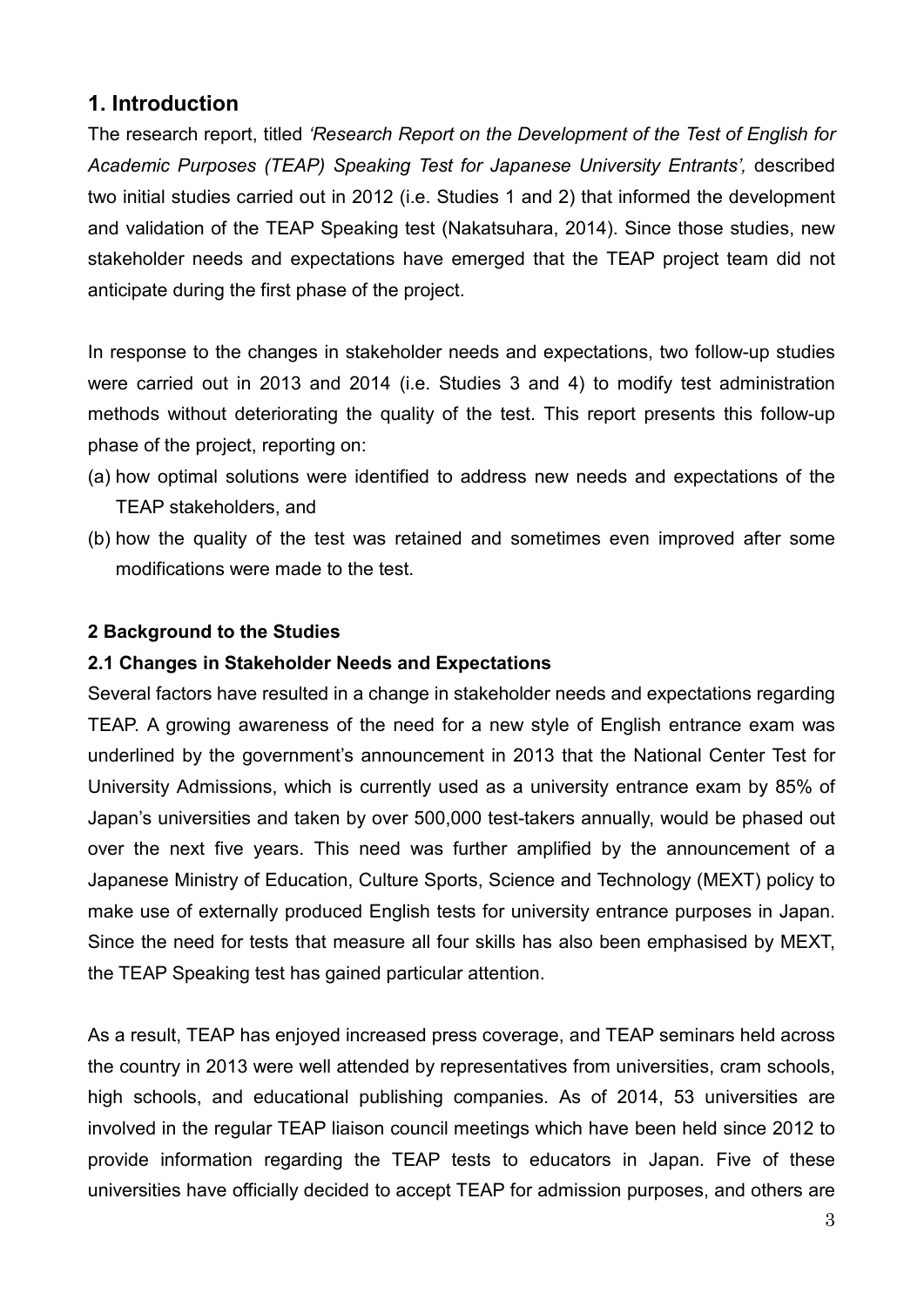expected to do so in the near future.

This growing awareness of TEAP and expectations regarding wider use of the TEAP Speaking test have had several consequences. While the number of expected test-takers was originally estimated in the tens of thousands, there is now a need to prepare for the possibility of hundreds of thousands of test-takers. This in turn has led to a need to rethink test administration procedures to keep TEAP accessible in terms of cost and to reconsider rating procedures to ensure timely score reporting for a large number of test-takers while maintaining scoring reliability.

### **2.2 Proposed Changes**

To respond to these new stakeholder needs and expectations that have emerged since the first phase of the TEAP project, the project team identified two aspects of the TEAP Speaking test which could be revisited for revision:

a) Double rating methods and rating flow; and

b) Simplifying the examiners' interlocuting procedures.

### **a. Double Rating Methods and Rating Flow**

When the project team discussed rating methods in 2010-2012, it was originally proposed that all test-takers' performances be double rated using the TEAP Speaking Analytic Rating Scales (see **Appendix** for the public version of the rating scales) and that both ratings be carried out using video-recorded performances. At that time, the team was most concerned about the feasibility of rating 'live' performance; that is, whether examiners during the live test sessions could reliably play the dual role of interlocutor and rater. It was therefore suggested that the interlocutor focus only on administering test sessions, and that the rater focus only on rating test-takers using video-recorded performances. However, no final decision was made on double rating methods at that point of the test development.

To respond to the public expectations described in **Section 2.1**, the project team revisited cost and logistics implications and the pros and cons of various rating methods. After a review of relevant literature as well as rating systems employed by other international examination boards, the team held several rounds of discussion and small-scale internal trials. Then, they agreed to propose a double rating system where the interlocutor gives a holistic test score during the live test (hence the interlocutor will be called 'examiner'), and the rater awards five analytic scores using an audio-recorded performance in a post-hoc manner. This section will briefly discuss the rationale of this new proposal.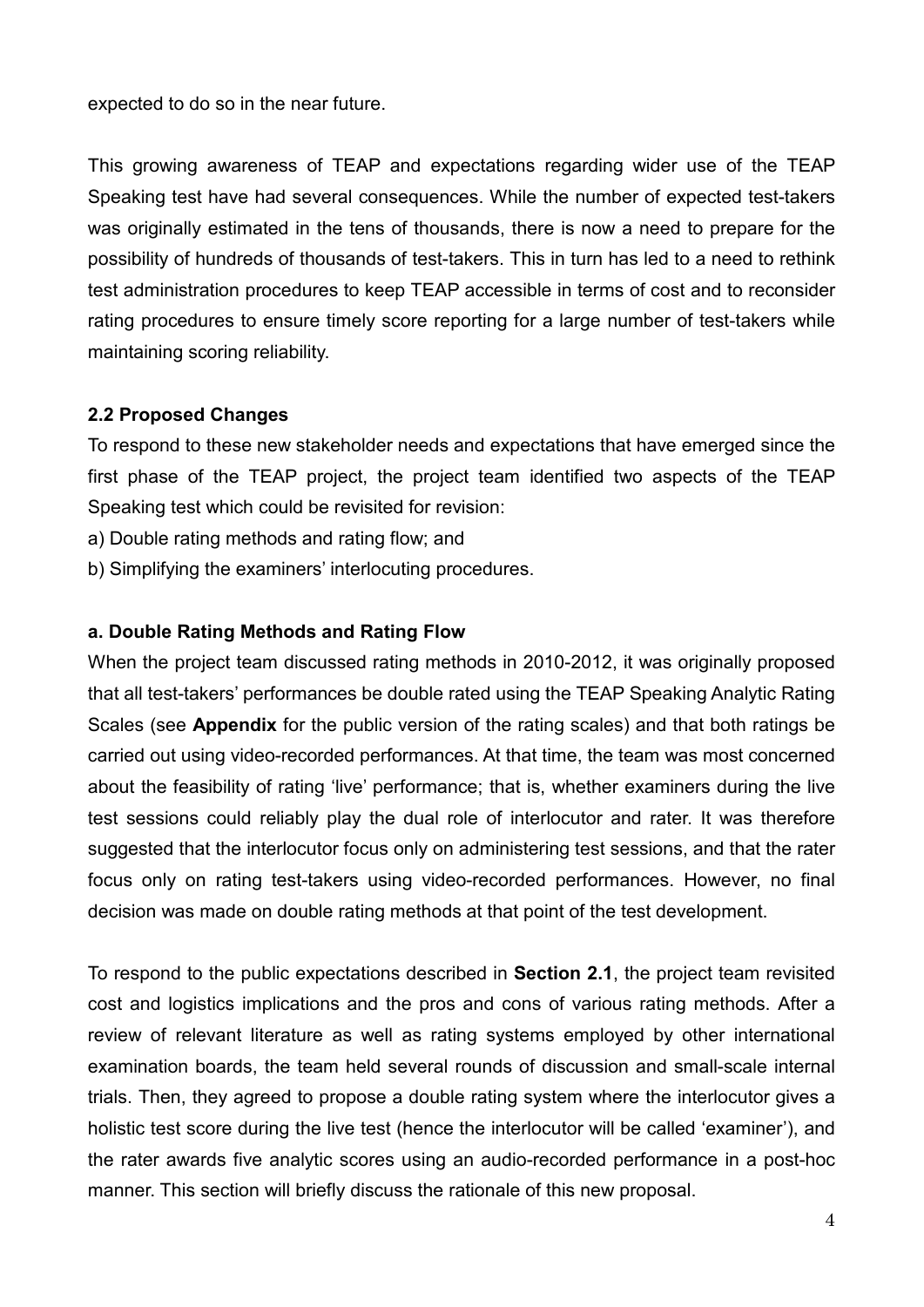### *Significance of double rating*

It has long been suggested that double rating of spoken test performance is essential to establish scoring validity of a speaking test and to ensure fairness to test-takers (e.g. AERA, APA & NCME, 1999). Despite its desirability, double rating in speaking assessment is costly and often considered to be difficult due to practical constraints when it comes to large-scale test operationalisation. Unfortunately, not many examination boards conduct double rating for reporting scores to test-takers. However, the project team strongly felt that double rating is vital for the TEAP Speaking Test. The test is very high stakes, and every effort should be made to assure its quality and fairness to test-takers.

### *Rating systems employed by other international examination boards*

To make an informed decision, rating systems currently employed in major international examinations were reviewed. To summarise briefly, some tests such as IELTS and Trinity College London's Graded Examinations in Spoken English (GESE) and Integrated Skills in English (ISE) employ a single rating system with a human rater. Computer-delivered tests may be rated by a human rater (e.g. TOEFL iBT) or a machine (e.g. Pearson PTE). There are some examinations that employ double rating by two raters, such as the General English Proficiency Test (GEPT) in Taiwan, and the Cambridge Main Suite exams; both use a 'live' double rating system with two examiners present at the test sessions. Both of the examiners assess test-takers' live performance. One plays a dual role as an interlocutor/rater with a holistic scale, while the other only observes and assesses with an analytic scale. Combining holistic and analytic rating in this way contributes to capturing the multi-dimensional picture of test-takers' spoken performance (Taylor & Galaczi, 2011), as well as leading to greater scoring validity through multiple observations.

Gathering multiple observations can be achieved by other means. One is to conduct 'part rating'. For example, in the TOEFL iBT, audio-recordings of different parts are sent to different raters. Another possibility, which is more similar to live double rating, is to adopt a double rating system with a live examiner and a post-hoc rater who rates the recorded performance (e.g. BULATS Speaking).

### *Pros and cons of analytic and holistic approaches to scoring*

Multiple advantages and disadvantages of analytic and holistic approaches to scoring have long been discussed in the field of performance assessment. They are most comprehensively summarised in Taylor and Galaczi (2011, 177-181). Analytic scoring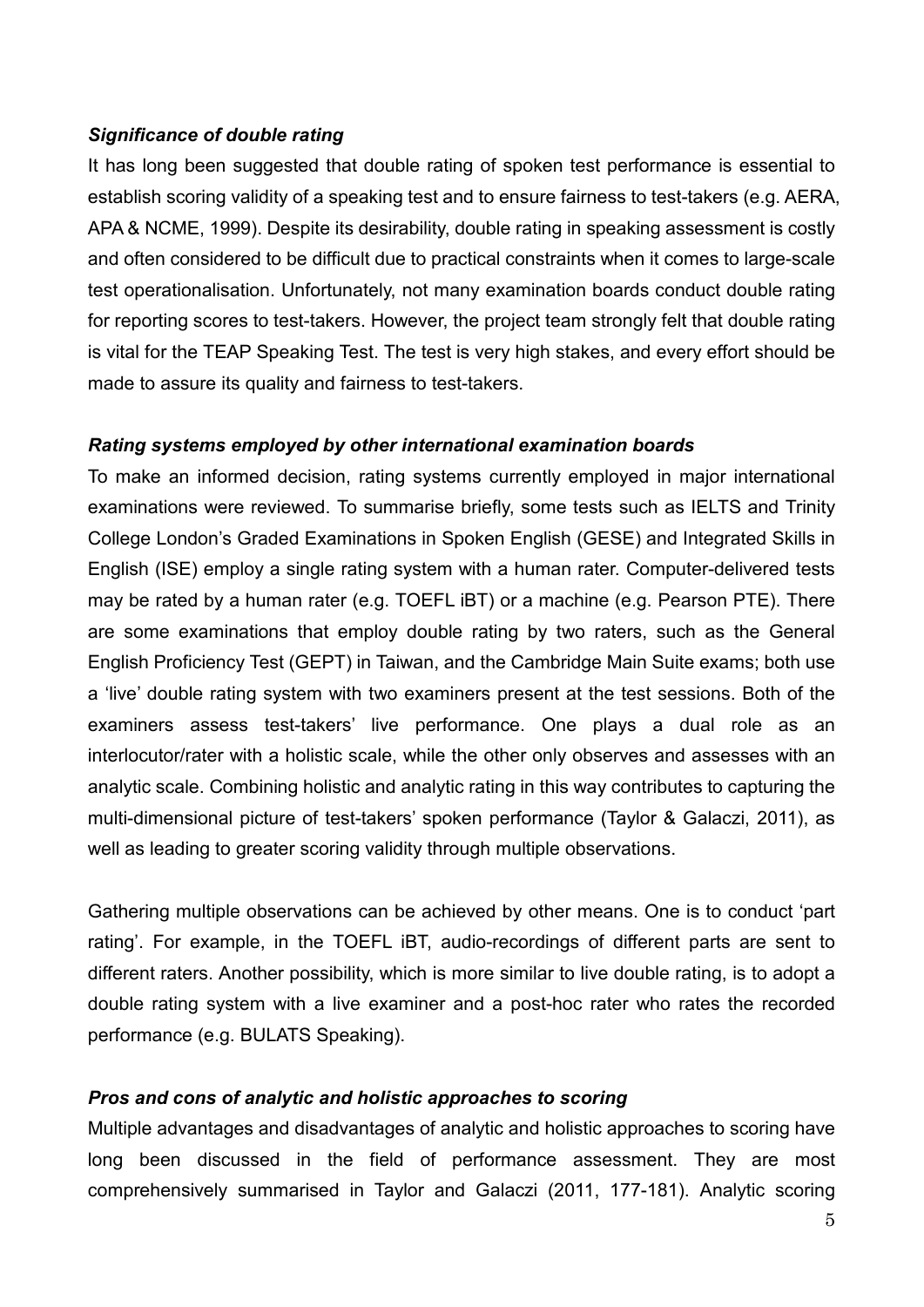provides an explicit indication of what examiners should focus on in a performance, and the standardisation of the examiners' focus contributes to greater rater agreement (Weir, 1990). This approach can also be valuable in educational contexts like the one TEAP is targeting. This is because analytic scoring enables score reporting for diagnostic purposes by providing information on differential development of test-takers' individual sub-skills, and the feedback will benefit those who have a jagged profile. For such reasons, there is a general consensus that analytic scoring is a preferred option when single rating is required or is only possible.

However, while holistic scoring cannot credit or penalise the relative strengths and weaknesses that characterise test-takers' spoken performance of a multi-dimensional nature, it also has certain advantages over analytic scoring. It offers a huge economic benefit, particularly in large-scale testing operations where large test-taker volumes need to be rated in a short period of time. Its' cost-effectiveness directly relates to lowering fees for test-takers, enhancing the test's accessibility. Holistic raters can make 'general impression marking' (Association of Language Testers in Europe (ALTE) 1998: 147) in a time-efficient manner, whereas raters who are often also interlocutors would otherwise be overloaded. It may also represent a more natural, authentic way of judging people's speaking skills, as it resembles the overarching consideration which is given in real-life communication. Nevertheless, it must be kept in mind that different examiners, as in real life, may prioritise different aspects of the performance to arrive at their evaluation, thus usually resulting in less reliable results than analytic scoring.

Having gathered information from other international examination boards and reviewed relevant literature, the project team discussed and agreed to suggest a double rating system where an examiner awards a holistic score during live test sessions and a rater awards a set of analytic scores on recorded performances. It was hoped that this would allow combining advantages of both analytic and holistic scoring without compromising scoring validity of the test.

#### *Recording format for 'non-live' rating*

How test sessions should be recorded for double rating was another important issue. Although the project team originally envisaged using video recording, privacy concerns were raised about test-takers' visual information. Recording and transmitting visual data without sacrificing best audio quality might also add an extra layer of complication to the scoring system. It was therefore suggested to use audio-recorded data for the second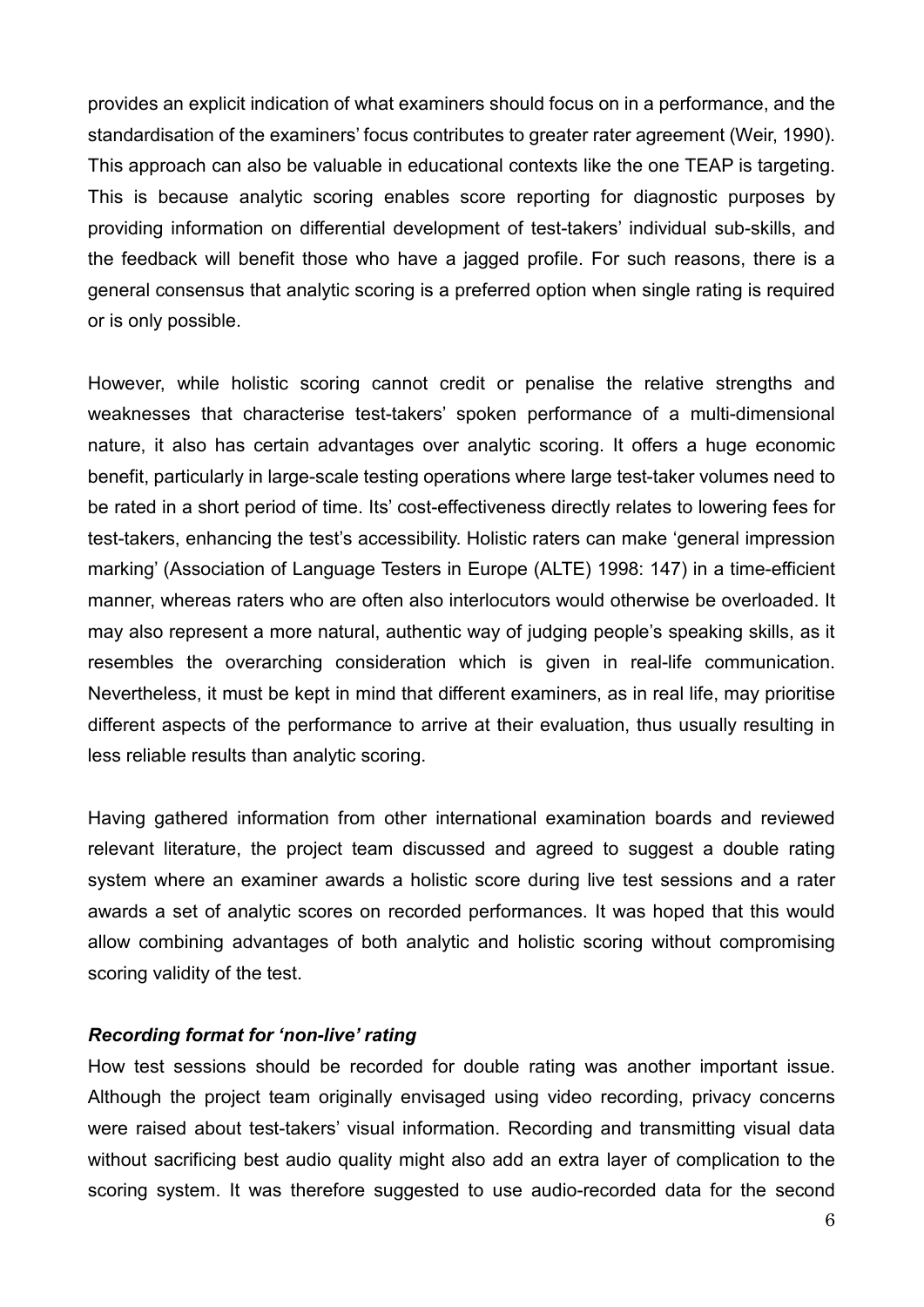rating purpose rather than video-recorded data. It was however necessary to consider how assessing audio-recorded performance would compare with assessing video-recorded performance, and furthermore how assessing 'non-live' performance would compare with assessing 'live' performance. For instance, some aspects of language may be more suitably assessed with visual information (e.g. pronunciation, fluency and interactional communication), and others without visual information (e.g. grammatical range and accuracy, lexical range and accuracy). This is a relatively under-researched area in the field of spoken assessment, for which research has just begun (Nakatsuhara, Inoue and Taylor, forthcoming). The project team will be kept updated about the latest research findings, and if necessary, adjustments may be made on recording formats (i.e. sound or video) in the future.

### *Development of a holistic scale*

The project team then began developing a holistic scale designed to accurately represent information in the fine-graded analytic scales while being practical enough for use by examiners who administer the tests. In the development process, four different types of holistic scale were developed and examined, and the fourth type described below was considered to be the most appropriate.

The first type included full analytic descriptors but formatted to allow holistic scoring. Although this reflects the most thorough description of each rating category, it was not thought to be suitable for operational use. The examiners need to hold conversation as well as giving a holistic score, and having to use a full scale could overwhelm them.

The second type included band descriptors only at Bands 2 (B1) and 0 (Below A2). The descriptors at Bands 3 (B2) and 1 (A2) were removed and examiners would use descriptors at only B1 and Below A2 as benchmarks. As B1 was envisaged to be a passing band for most universities, retaining descriptors only at the two bands could suffice approximate decision-making. However, when this rating scale was internally trialled, it was determined that examiners should be given descriptors at each band level as they reported they would always like to confirm their judgements against descriptors. In addition, this scale would not be suitable if a passing band was set at A2 or B2.

A holistic scale featuring only key words in each analytic criterion box was proposed as the third type. This scale was designed to have descriptors short enough to handle during a live test session, but provide something that examiners could refer to for each band. This was a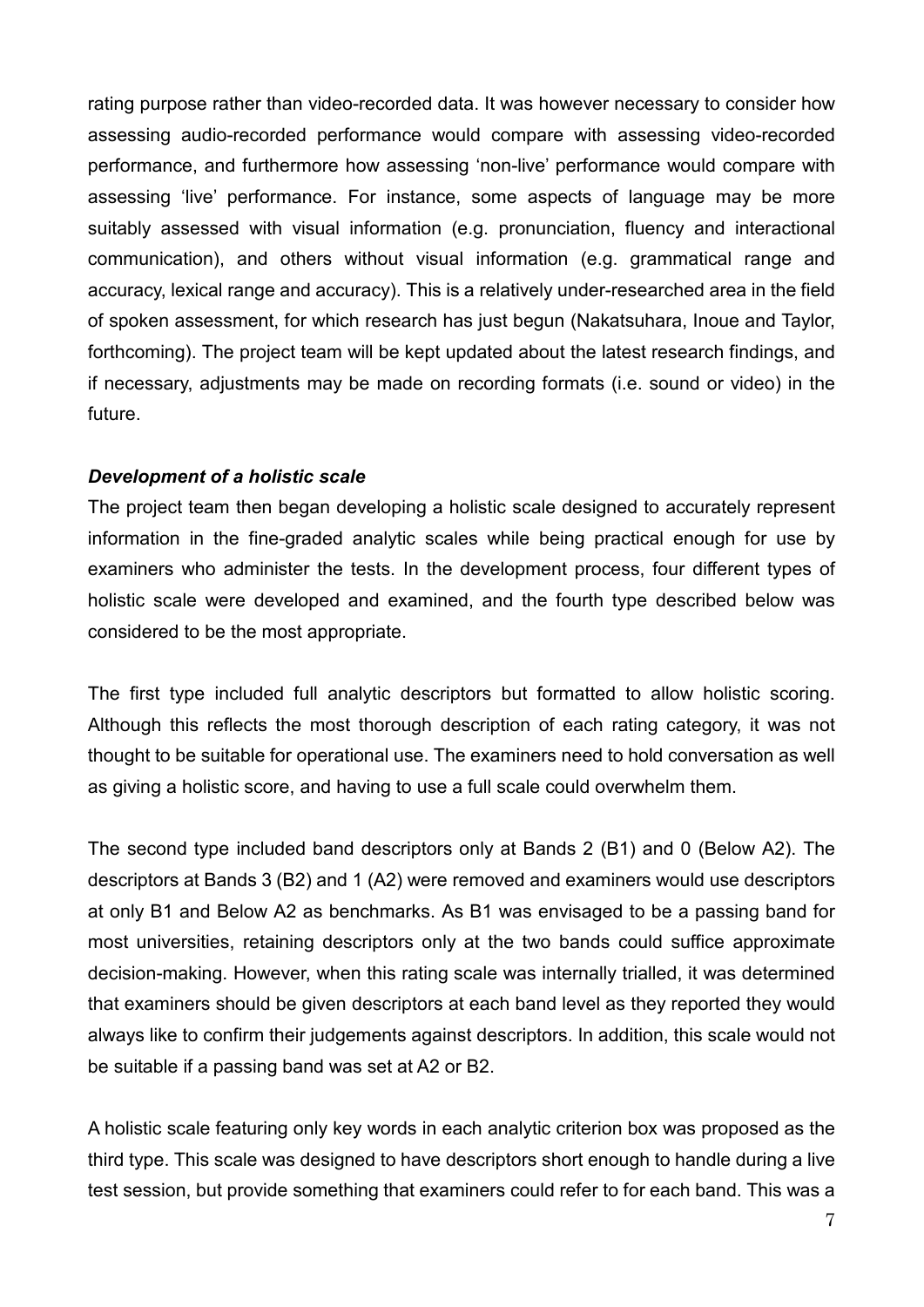preferred version when the consultant of this project carried out a focus group discussion with examiners of another examination board. However, when this scale was trialled internally, even this reduced version was felt to contain too much information to deal with, as the TEAP Speaking Test has strictly structured and timed tasks and the examiners need to follow rather complex test standardisation guidelines.

Hence, the project team developed an even simpler holistic scale. Unlike the above three scales that are formatted to include analytic criterion boxes at each level, this scale contains only one box at each band level. Each level gives five bullet points that carry the most important information from the five analytic criteria of the level. Selection of the reduced descriptors was carefully made based on the results of Studies 1 and 2, and the suggested wording was then put forward for piloting. While this scale with reduced information was designed to be operationally useful, it was agreed that examiner training would be carried out using the full analytic scales prior to training with the holistic scale. This is to ensure that examiners are fully informed about the detailed definition of each level, preventing potential inconsistency between analytic and holistic ratings caused by a difference in the level of understanding by examiners and raters.

The four holistic scales are illustrated in simplified forms in **Tables 1.1-1.4.** Although the full version of the fourth type of scale (the operational version) is not publicly available, the public version of the analytic scales is given in **Appendix**, and this gives a good idea of the criterial features of the examiner scale.

|                 | iable T.T. Hollstic scale<br>$1.906$ T. Tull acsort to the $3.1$<br>ISIIIIDIIIIEU IIIUSU AUVIII |                             |                            |                   |                      |  |  |
|-----------------|-------------------------------------------------------------------------------------------------|-----------------------------|----------------------------|-------------------|----------------------|--|--|
| <b>Score</b>    | <b>PRONUNCIATION</b>                                                                            | <b>GRAMMATICAL</b>          | <b>LEXICAL RANGE &amp;</b> | <b>FLUENCY</b>    | <b>INTERACTIONAL</b> |  |  |
| (CEFR)          |                                                                                                 | <b>RANGE &amp; ACCURACY</b> | <b>ACCURACY</b>            |                   | <b>EFFECTIVENESS</b> |  |  |
| B2              | • full descriptor                                                                               | • full descriptor           | • full descriptor          | • full descriptor | • full descriptor    |  |  |
|                 | • full descriptor                                                                               | • full descriptor           | • full descriptor          | • full descriptor | • full descriptor    |  |  |
|                 | • full descriptor                                                                               | • full descriptor           | • full descriptor          | • full descriptor | • full descriptor    |  |  |
| <b>B1</b>       | • full descriptor                                                                               | • full descriptor           | • full descriptor          | • full descriptor | • full descriptor    |  |  |
| A2              | • full descriptor                                                                               | • full descriptor           | • full descriptor          | • full descriptor | • full descriptor    |  |  |
|                 | • full descriptor                                                                               | • full descriptor           | • full descriptor          | • full descriptor | • full descriptor    |  |  |
|                 | • full descriptor                                                                               | • full descriptor           | • full descriptor          | • full descriptor | • full descriptor    |  |  |
| <b>Below A2</b> | • full descriptor                                                                               | • full descriptor           | • full descriptor          | • full descriptor | • full descriptor    |  |  |

**Table 1.1: Holistic scale (Type 1): Full descriptors (simplified illustration)**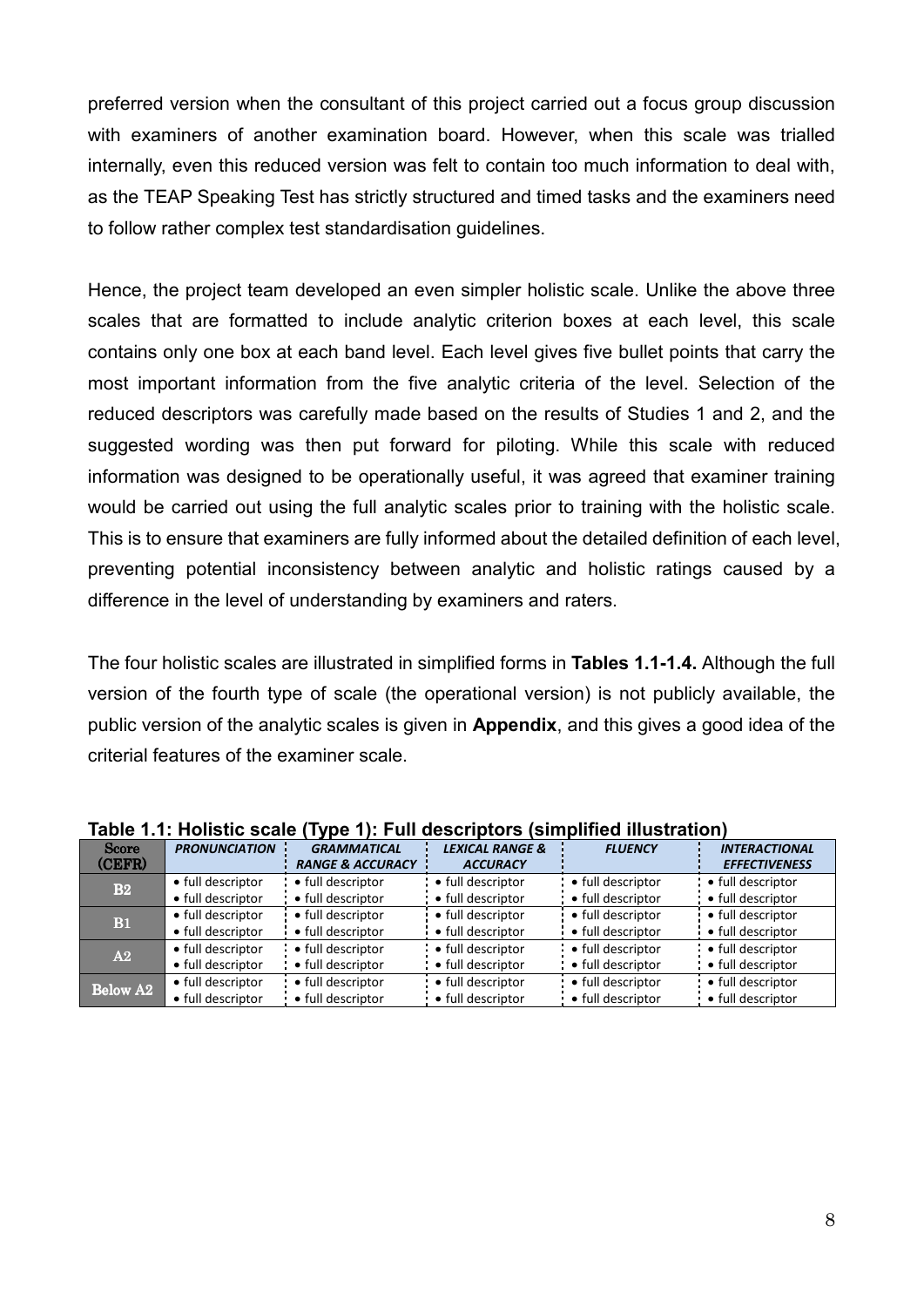| mustration)     |                      |                             |                            |                   |                      |  |  |
|-----------------|----------------------|-----------------------------|----------------------------|-------------------|----------------------|--|--|
| <b>Score</b>    | <b>PRONUNCIATION</b> | <b>GRAMMATICAL</b>          | <b>LEXICAL RANGE &amp;</b> | <b>FLUENCY</b>    | <b>INTERACTIONAL</b> |  |  |
| (CEFR)          |                      | <b>RANGE &amp; ACCURACY</b> | <b>ACCURACY</b>            |                   | <b>EFFECTIVENESS</b> |  |  |
| B2              |                      |                             | Above Score 2              |                   |                      |  |  |
| <b>B1</b>       | • full descriptor    | • full descriptor           | • full descriptor          | • full descriptor | • full descriptor    |  |  |
|                 | • full descriptor    | • full descriptor           | • full descriptor          | • full descriptor | • full descriptor    |  |  |
| A2              |                      |                             | Between Score 0            |                   |                      |  |  |
|                 |                      |                             | and Score 2                |                   |                      |  |  |
|                 | • full descriptor    | • full descriptor           | • full descriptor          | • full descriptor | • full descriptor    |  |  |
| <b>Below A2</b> | • full descriptor    | • full descriptor           | • full descriptor          | • full descriptor | • full descriptor    |  |  |

**Table 1.2: Holistic scale (Type 2): Full descriptors only at Bands 2 and 0 (simplified illustration)** 

### **Table 1.3: Holistic scale (Type 3): Short descriptors only with key words (simplified illustration)**

| <b>Score</b><br>(CEFR) | <b>PRONUNCIATION</b> | <b>GRAMMATICAL</b><br><b>RANGE &amp; ACCURACY</b> | <b>LEXICAL RANGE &amp;</b><br><b>ACCURACY</b> | <b>FLUENCY</b>     | <b>INTERACTIONAL</b><br><b>EFFECTIVENESS</b> |
|------------------------|----------------------|---------------------------------------------------|-----------------------------------------------|--------------------|----------------------------------------------|
| B2                     | • short descriptor   | • short descriptor                                | • short descriptor                            | • short descriptor | • short descriptor                           |
|                        | • short descriptor   | • short descriptor                                | • short descriptor                            | • short descriptor | • short descriptor                           |
| <b>B1</b>              | • short descriptor   | • short descriptor                                | • short descriptor                            | • short descriptor | • short descriptor                           |
|                        | • short descriptor   | • short descriptor                                | • short descriptor                            | • short descriptor | • short descriptor                           |
| A2                     | • short descriptor   | • short descriptor                                | • short descriptor                            | • short descriptor | • short descriptor                           |
|                        | • short descriptor   | • short descriptor                                | • short descriptor                            | • short descriptor | • short descriptor                           |
| <b>Below A2</b>        | • short descriptor   | • short descriptor                                | • short descriptor                            | • short descriptor | • short descriptor                           |
|                        | • short descriptor   | • short descriptor                                | • short descriptor                            | • short descriptor | • short descriptor                           |

## **Table 1.4: Holistic scale (Type 4): Short descriptors only with key information at each**

#### **level**

| <b>Score</b><br>(CEFR) | <b>Band descriptors</b>                             |
|------------------------|-----------------------------------------------------|
|                        | • Short descriptor for PRONUNCIATION                |
|                        | • Short descriptor for GRAMMATICAL RANGE & ACCURACY |
| B2                     | • Short descriptor for LEXICAL RANGE & ACCURACY     |
|                        | • Short descriptor for FLUENCY                      |
|                        | • Short descriptor for INTERACTIONAL EFFECTIVENESS  |
|                        | • Short descriptor for PRONUNCIATION                |
|                        | • Short descriptor for GRAMMATICAL RANGE & ACCURACY |
| <b>B1</b>              | • Short descriptor for LEXICAL RANGE & ACCURACY     |
|                        | • Short descriptor for FLUENCY                      |
|                        | • Short descriptor for INTERACTIONAL EFFECTIVENESS  |
|                        | • Short descriptor for PRONUNCIATION                |
|                        | • Short descriptor for GRAMMATICAL RANGE & ACCURACY |
| A2                     | • Short descriptor for LEXICAL RANGE & ACCURACY     |
|                        | • Short descriptor for FLUENCY                      |
|                        | • Short descriptor for INTERACTIONAL EFFECTIVENESS  |
|                        | • Short descriptor for PRONUNCIATION                |
| <b>Below</b>           | • Short descriptor for GRAMMATICAL RANGE & ACCURACY |
| A2                     | • Short descriptor for LEXICAL RANGE & ACCURACY     |
|                        | • Short descriptor for FLUENCY                      |
|                        | • Short descriptor for INTERACTIONAL EFFECTIVENESS  |

### *Rating flow*

Having agreed to employ the rating system where an examiner carries out 'live' rating using the above holistic scale (in **Table 1.4**, also see **Appendix**) and a rater carries out 'non-live' rating using a set of analytic scales, the project team then discussed the test's double rating flow. In the discussions, particular attention was paid to: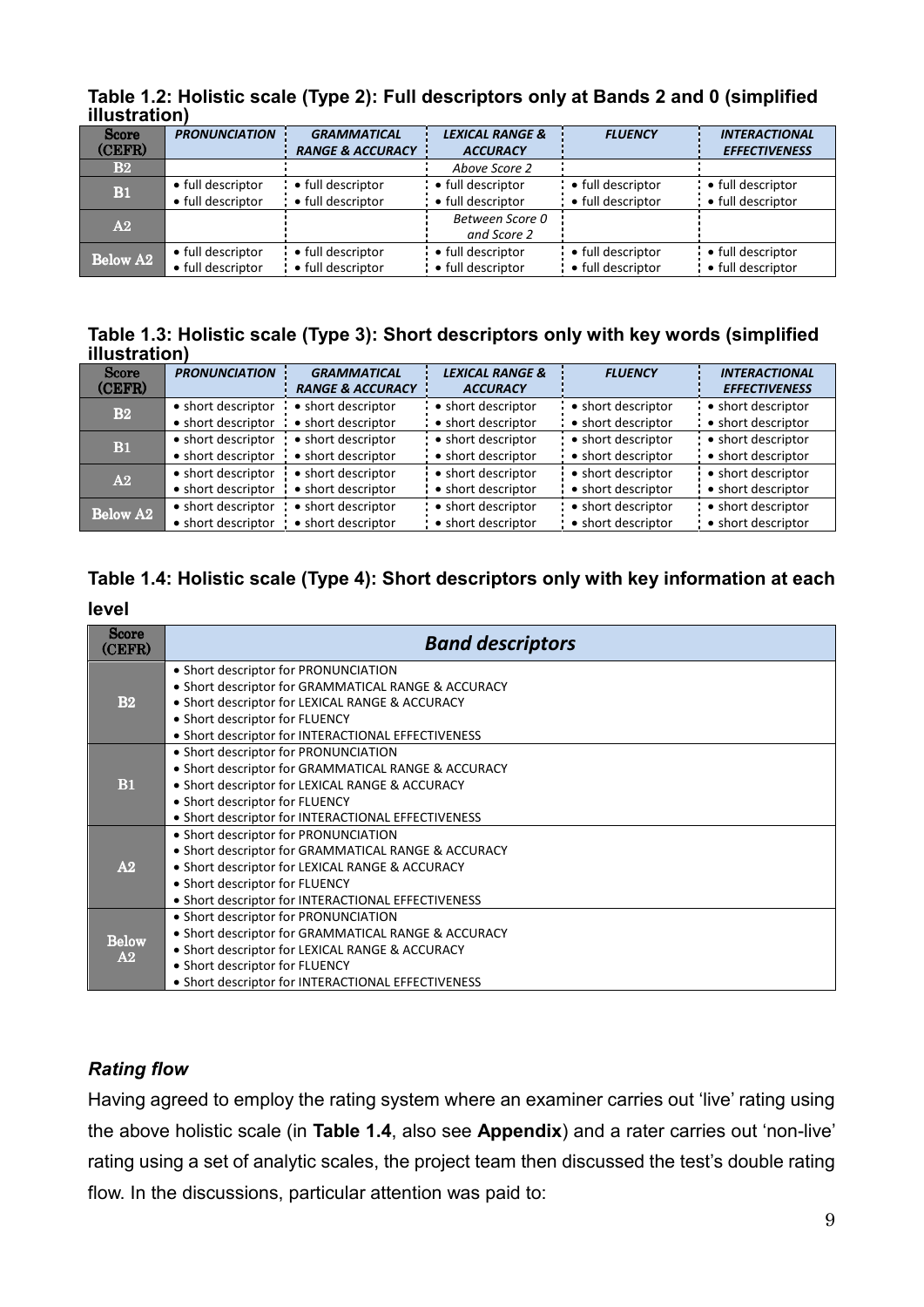a) how a set of analytic scores awarded by raters should be combined with a holistic score awarded by examiners, and

b) what measures should be taken if there is a large discrepancy between analytic and holistic scores.

**Figures 1 and 2** below illustrate the flow that the team proposed. The examiner's holistic score is compared with the rater's overall score that is an average of all analytic categories. If there is no or little discrepancy between the two scores for a test, the analytic scores given by the rater become the final scores of the test-taker. In cases where there is large discrepancy, the audio-recording is sent to a senior rater who acts as a third judge, and he/she rates the performance using the analytic rating scales. However, how to define 'large discrepancy' remained undecided at this point, and this issue was put forward as one of the foci in Studies 3 and 4.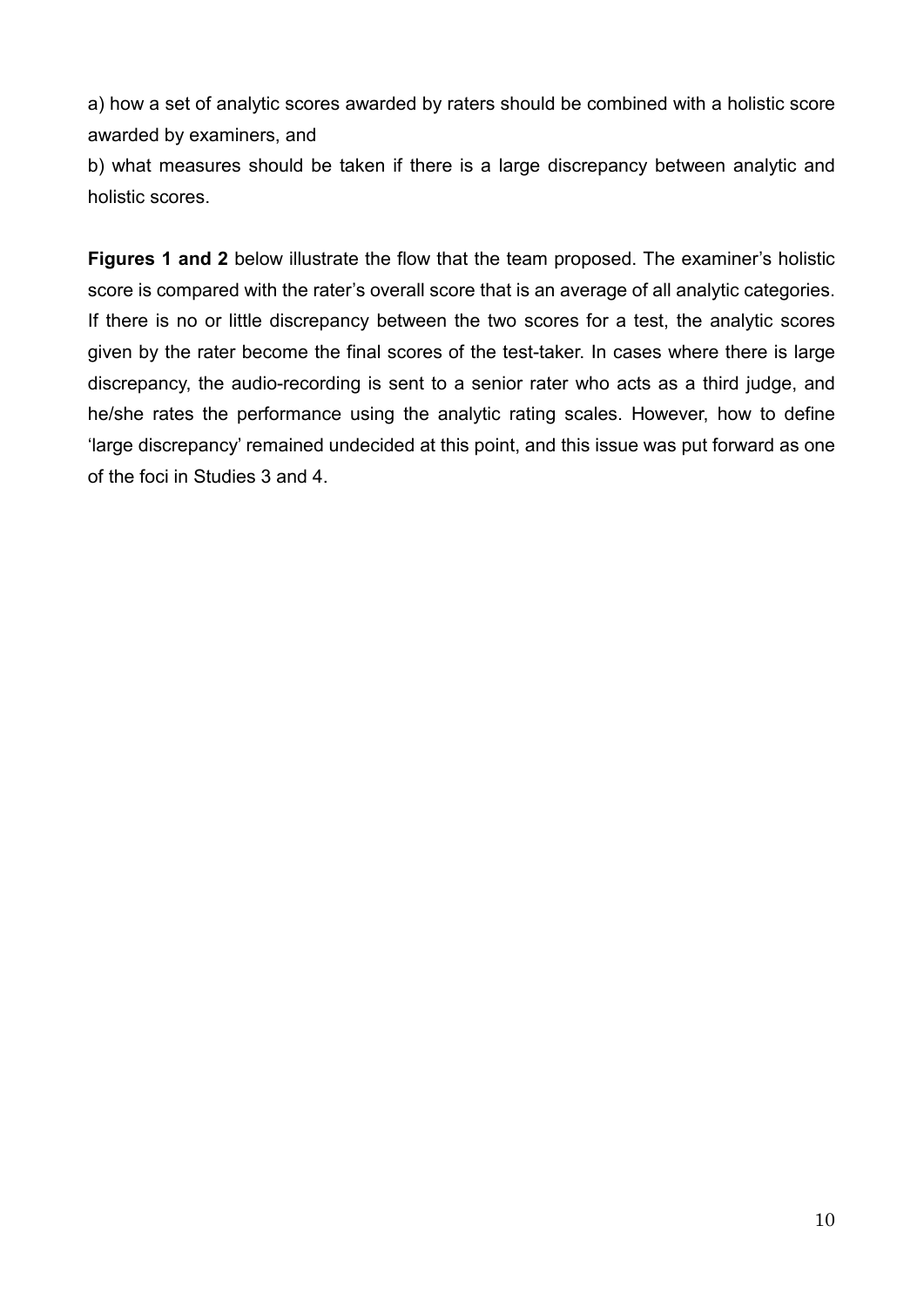Figure 1: TEAP Speaking - Double rating flow (1) **Figure 1: TEAP Speaking - Double rating flow (1)**

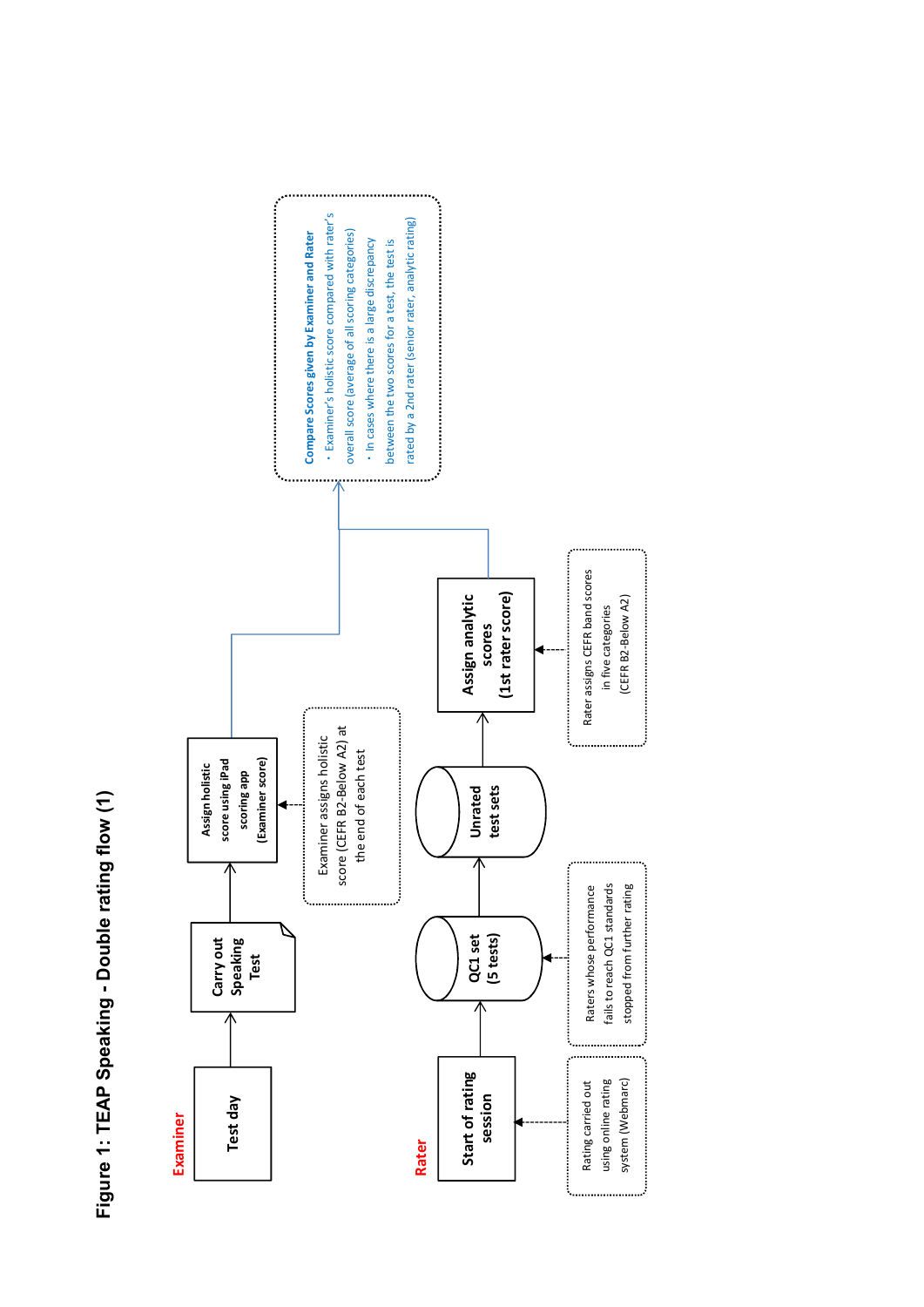

### **Figure 2: TEAP Speaking – Double rating flow (2)**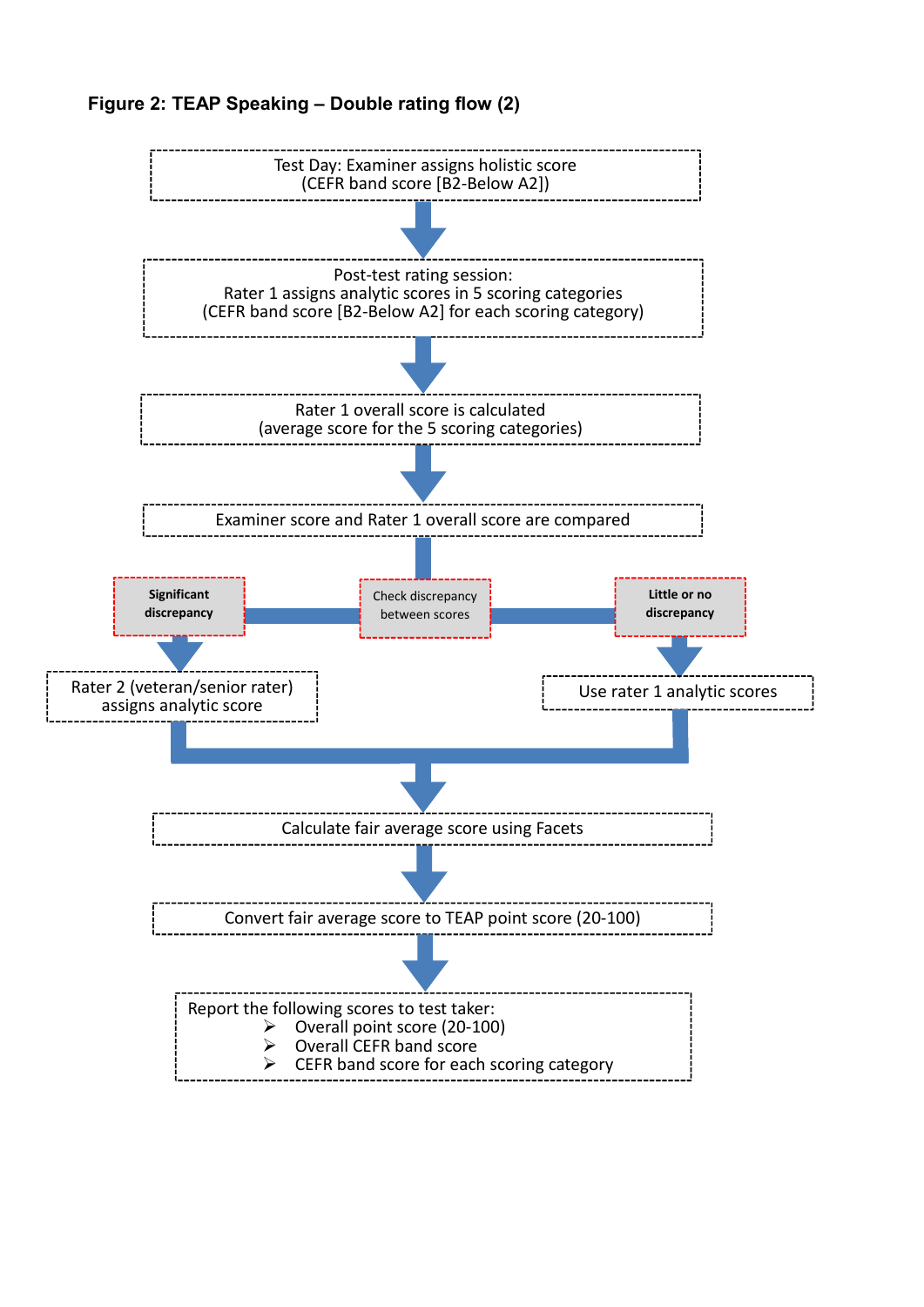### **b. Simplifying the Examiners' Interlocuting Procedures**

The four parts of the TEAP Speaking test must be carefully timed in order to maintain standardisation and ensure that all scheduled test sessions can be administered within the allotted time on test day. The maximum time allowed for each task is given in **Table 2**.

| Task   | <b>Maximum time</b> | <b>Preparation time</b> |
|--------|---------------------|-------------------------|
| Part 1 | $2$ min.            |                         |
| Part 2 | $2$ min.            | 30 sec.                 |
| Part 3 | $1$ min.            | 30 sec.                 |
| Part 4 | 4 min.              |                         |

**Table 2: TEAP Speaking Test task timing** 

In the trial and pilot phases of the test development (i.e. Studies 1 and 2), interlocutors kept time using two different digital timers. The first timer contained four buttons which were preset to the allotted time limits for each of the four tasks: 2 minutes (Parts 1 and 2), 1 minute (Part 3), and 4 minutes (Part 4). An additional timer was preset to the 30-second preparation period which precedes Parts 2 and 3.

In order to train examiners to use the timers, the development team provided each trainee with a video demonstration and written instructions for how to set the timers prior to each interview. Trainees also took part in a brief practice session at the conclusion of the test-day orientation program, which gave them an opportunity to use the timers in a simulated test situation.

Although the examiners who took part in Studies 1 and 2 were able to use the timers without significant problems, it was determined that the intensive training required would not be sustainable on a large scale. Using two devices with a total of five different functions when administering the speaking tests was technically challenging and also increased the risk of equipment failure. Moreover, the need to manually reset the timers before each test session required a significant amount of time and attention, and was subject to human error.

To address these concerns, Eiken commissioned the development of a computer-tablet (iPad) application which would allow examiners to keep time more easily and accurately. A prototype version was developed during the autumn of 2013. The application provides an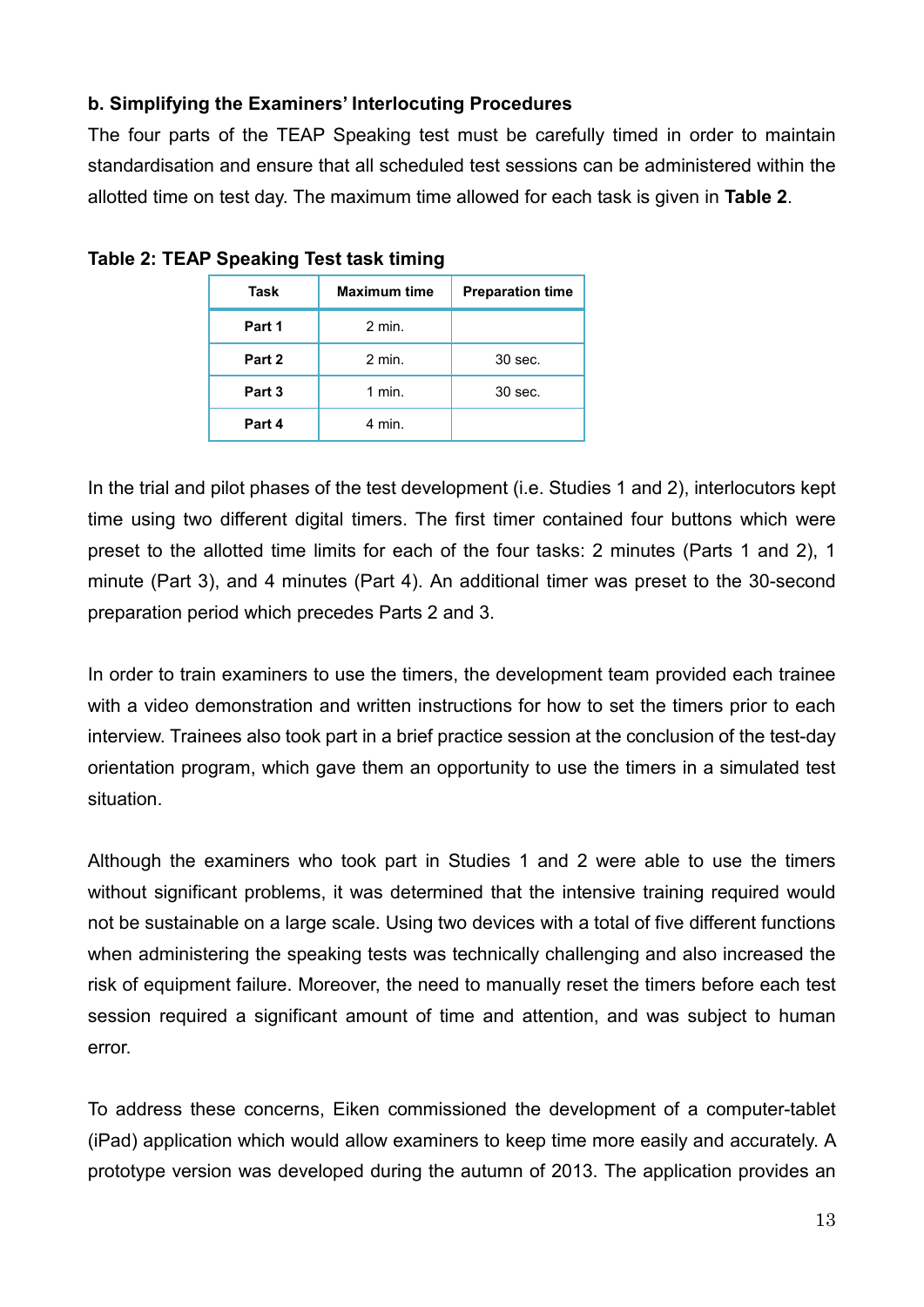on-screen interface for each of the four tasks, which includes a start button and large timer display. Examiners simply touch the start button at the beginning of each task and proceed to the next task by pushing an end button. The application sounds a tone when the time for each task has elapsed. All timers are automatically reset when the interlocutor proceeds to the next test-taker.

This prototype version was trialled both internally and at a large-scale trial administration held at Sophia University in December 2013 (i.e. Study 3; see **Sections 4 and 5** for more details). Computer tablets on which the application had been installed were distributed to each examiner for use in delivering the tests. Examiners were asked to complete a questionnaire about their experience using the application and tablet (see **Section 5.2**).

Following the decision described above to adopt holistic scoring by the examiner and off-site rating using audio rather than video recordings, the application was modified to (a) produce an audio recording of each test session using the iPad's internal microphone; and (b) include a scoring module to allow examiners to easily assign a holistic score at the conclusion of each test.

In order to identify each recorded test performance and ensure that both the recording and holistic score are linked to the test-taker, an additional feature was added which allows the examiner to digitally capture the test-taker's name and examinee number by using the iPad camera to read the unique QR code that appears on each Examinee Form.

The modified version was trialled both internally and at a large-scale trial administration held at Sophia University in March 2014 (i.e. Study 4; see **Sections 4 and 6** for more details). Examiners were asked to complete a questionnaire about their experience using the tablet and modified application (see **Section 6.2**).

### **3. Research Questions**

Following the above-mentioned modifications suggested to the test, two main research questions were considered in Studies 3 and 4.

**RQ1:** How well does the test function in terms of scoring validity, incorporating the holistic and analytic double rating approaches?

**RQ1.1:** To what extent do the holistic and analytic ratings reach a consensus? **RQ1.2:** What are the participating examiners' perceptions of the holistic rating scale?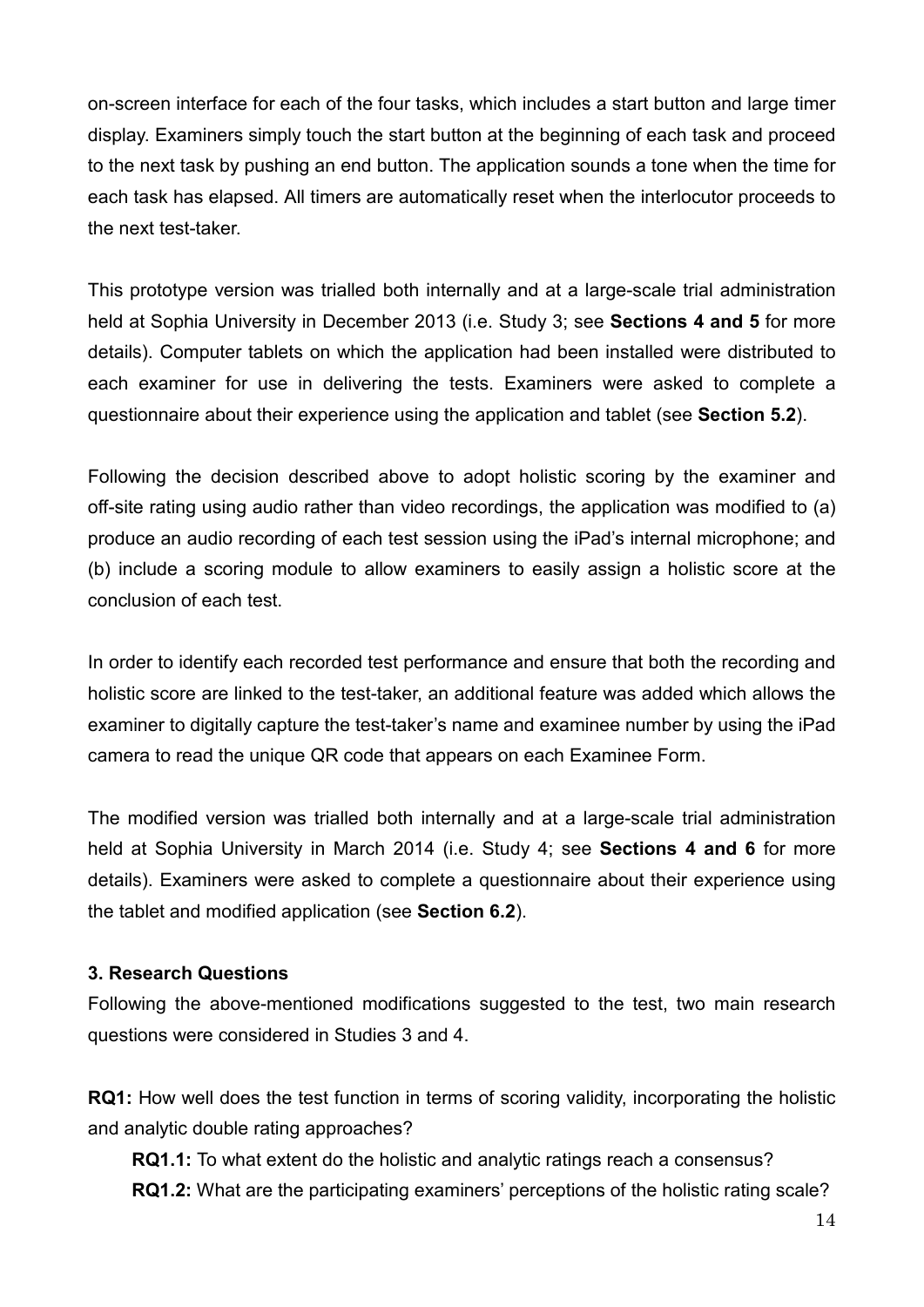**RQ2:** How well does the newly developed iPad application function, and what are the participating examiners' perceptions of the test administration methods?

## **4. Scope of the Studies and Research Designs: Study 3 and Study 4** *Study 3*

Study 3 was carried out between December 2013 and January 2014. Study 3 was considered to be a trial test before Study 4. The purposes of Study 3 were:

- to trial the draft holistic scale to gain some early indications on a) how well the holistic rating would work, b) the extent to which the analytic and holistic ratings could agree, and c) where a cut-off point could be set to identify problematic discrepant ratings that have to be re-assessed by a third judge; and
- to trial the newly developed iPad application in order to identify possible problems, and if necessary, suggest modifications to the interface and the double rating flow.

119 first-year students at Sophia University took a single version of the TEAP Speaking test on one day. The live test sessions were facilitated by 13 examiners who received training on how to administer the test and use the new computer tablet application. All test sessions were administered by these examiners using the computer tablets, and the tablets also audio-recorded all test sessions.

In addition to the 13 live test examiners, three analytic raters and three holistic examiners who gave post-hoc ratings also took part in the study. Their biographical data are summarised in **Table 3** below.

|                    | <b>English teaching experience</b>         | Experience as examiner for other speaking tests |  |
|--------------------|--------------------------------------------|-------------------------------------------------|--|
| Rater 1            | English language school, 3 years.          | EIKEN, IELTS, BULATS                            |  |
|                    | Vocational college, 3 years. University, 5 |                                                 |  |
|                    | years. Junior/senior high school, 3 years. |                                                 |  |
| Rater <sub>2</sub> | English language school, 2 years.          | IELTS, BULATS, BEC, FCE, and other tests.       |  |
|                    | Junior/senior high school, 2 years.        |                                                 |  |
|                    | Vocational college, 2 years. University, 6 |                                                 |  |
|                    | years.                                     |                                                 |  |
| Rater 3            | University, 12 years.                      | <b>IELTS, BULATS</b>                            |  |

### **Table 3: Background information of Raters and Examiners**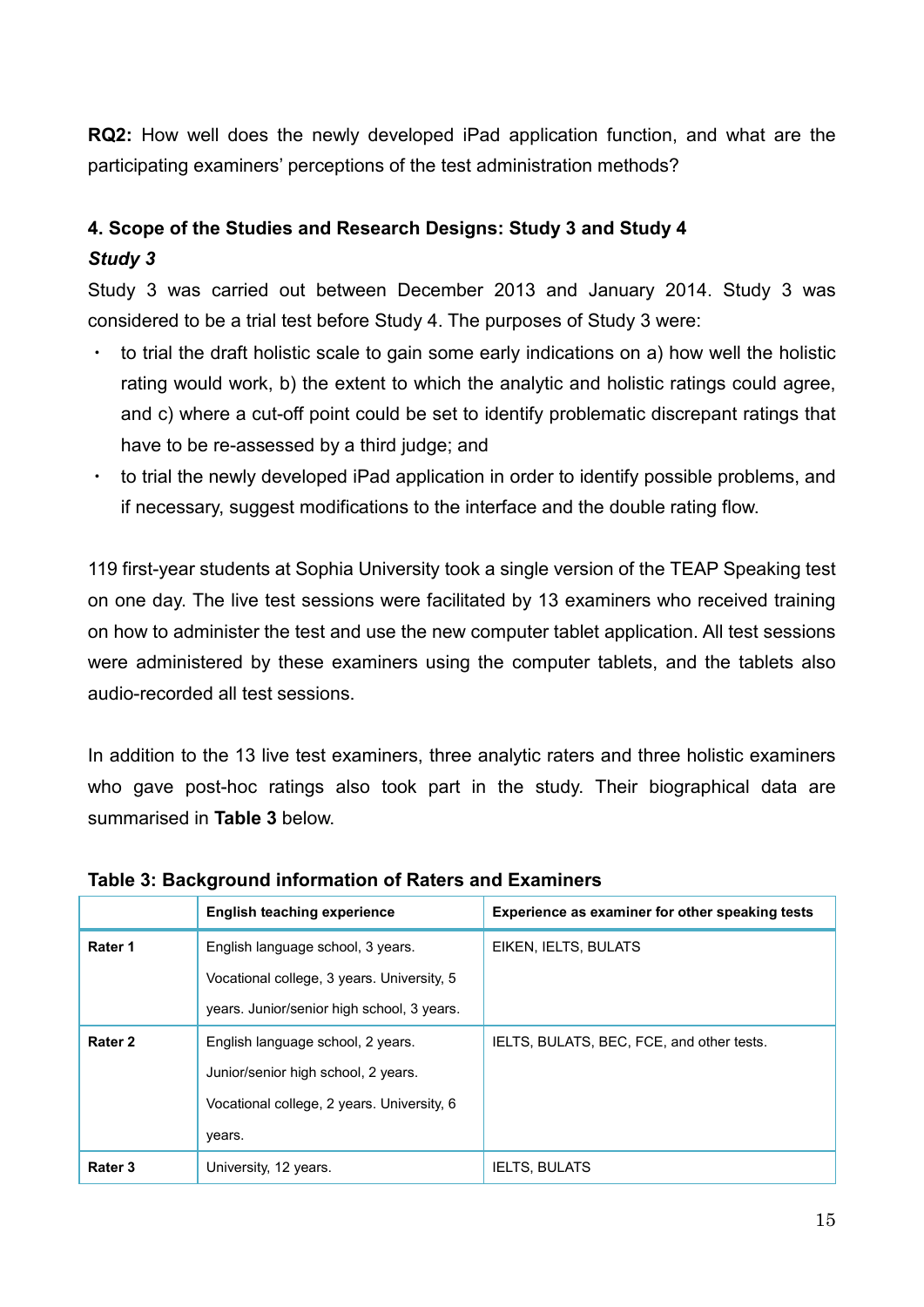| <b>Examiner 1</b> | English Language school, 8 years. Jr high | EIKEN (All Grades), BULATS |
|-------------------|-------------------------------------------|----------------------------|
|                   | school, 6 years.                          |                            |
| <b>Examiner 2</b> | English Language school, 3 years.         | EIKEN (All Grades)         |
|                   | Vocational college, 1 year. Business, 8   |                            |
|                   | years.                                    |                            |
| <b>Examiner 3</b> | Junior/senior high school, 25 years.      | EIKEN, BULATS              |

It should be noted that although the holistic scale was designed to be used by examiners to assess test-takers' live performances, the 13 live test examiners who administered the 119 test sessions did not give ratings in this study. Instead, holistic ratings were conducted retrospectively by the three holistic examiners using video recordings. This was because the project team wanted first of all to investigate how well the draft holistic scale could be applied to test performances before the scale was introduced in live examinations. All test performances in this study were therefore also video-recorded by stand-alone camcorders.

In addition to the holistic and analytic scores awarded to all test performances, feedback information was gathered from the three examiners and the three raters. Immediately after completing ratings, both groups were asked to respond to feedback questionnaires (see **Section 5.2** for more details on the questionnaires). The three examiners were also asked to participate in a focus group discussion based on the questionnaire and discussed further any problems and issues that they encountered with the holistic scale.

Given the small scale of this study, both analytic and holistic scores were analysed using only descriptive statistics. To examine the levels of agreement between analytic and holistic scores, an average of the analytic scores for each test was calculated, and the average scores were compared with the examiners' holistic scores. This information was used to suggest a cut-off point to identify problematic discrepant ratings to be re-assessed by a third judge. Questionnaire data were analysed both quantitatively and qualitatively. Information obtained in the focus group discussion was used to elaborate on the score and questionnaire findings.

### *Study 4*

Study 4 was carried out in March, 2014. The purposes of Study 4 were:

 $\cdot$  to confirm scoring validity using the two methods of rating when examiners actually rated test-takers' live performances;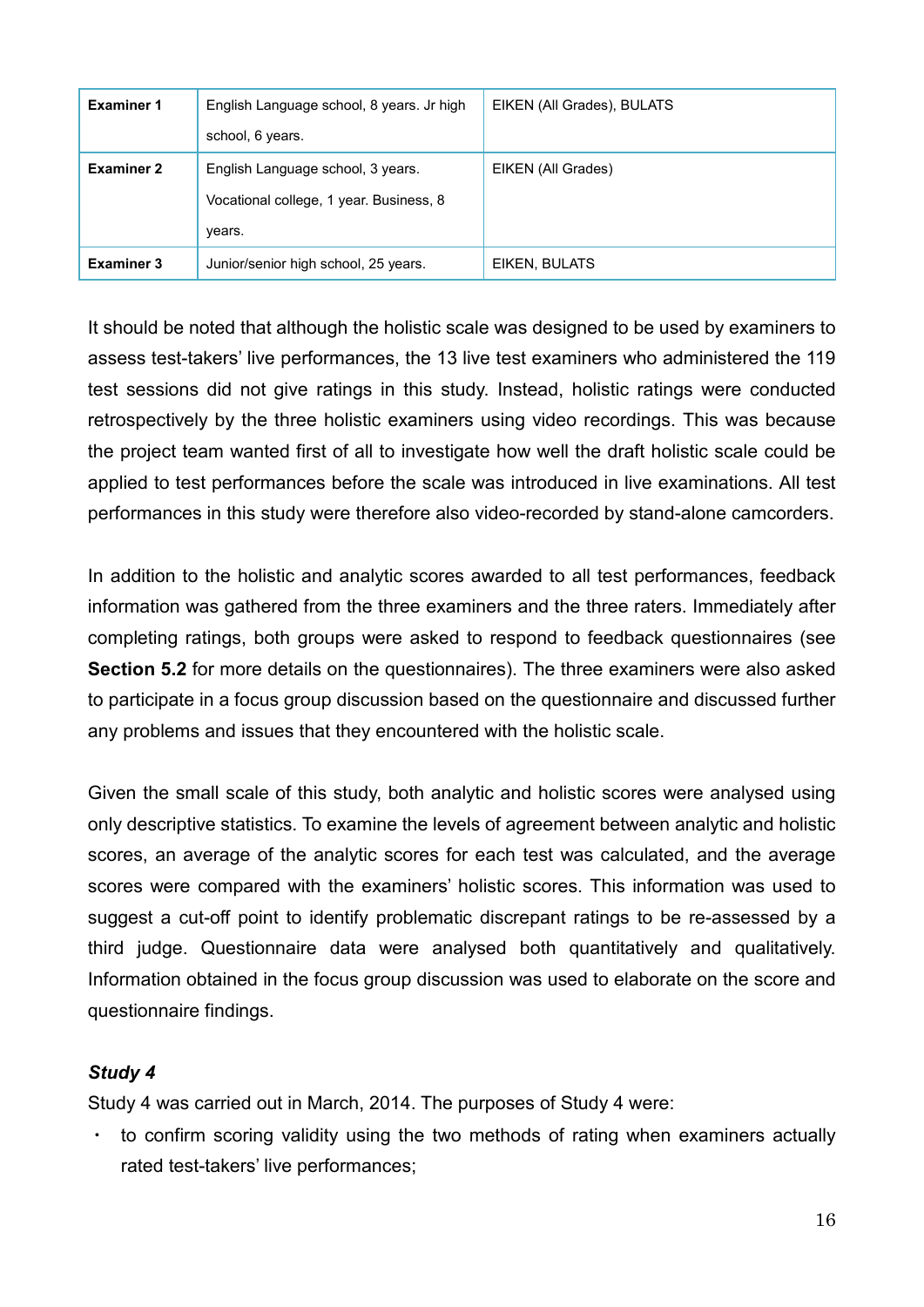- to finalise the score discrepancy criteria for having tests rated by a third judge as set after Study 3; and
- ・ to confirm that adjustments made to the iPad application as a result of feedback in Study 3 were functioning as intended and to confirm the feasibility of examiners giving holistic scores using the scoring function added to the iPad application after Study 3.

49 third-year Japanese high school students took the TEAP Speaking test on one day. Two versions of the test, Set 1 and Set 2, were used, with 25 students taking Set 1 and 24 students taking Set 2. The live test sessions were facilitated by five examiners who received training on how to administer the TEAP Speaking test, how to score the responses based on the holistic examiner scale, and how to use the computer tablet. All test sessions were administered by these examiners using the computer tablets, which audio-recorded all tests and also kept a record of scores given by the examiners for each test to be uploaded following the test. In Study 4, test performances were not video-recorded by external camcorders.

Following the test session, one rater (Rater 3 from Study 3) gave post-test ratings using the full analytic scales. Overall scores for each test were then calculated by taking an average of the analytic scores assigned by the rater for all rating categories. These average scores were compared to the examiners' holistic scores to determine any score discrepancies, which were then reviewed in order to help confirm whether the acceptable discrepancy suggested by Study 3 was appropriate and practical.

### **5. Results and Discussion: Study 3**

This section will describe and discuss the results of Study 3. It will firstly compare analytic and holistic scores. It will then describe feedback data obtained from the examiners and raters on scoring methods, followed by the examiners' feedback on the use of the computer tablet.

### **5.1 Analytic and Holistic Scores**

### *Quality Check for Analytic Raters*

Training for raters was conducted according to the regular procedures that will be followed for the live test administration. All raters had previously rated TEAP trial tests and so had already completed initial training and achieved the requirements for becoming TEAP Speaking raters. As would happen in a live administration, all raters went through refresh training (retraining) using standardised exemplars before the study, and then practiced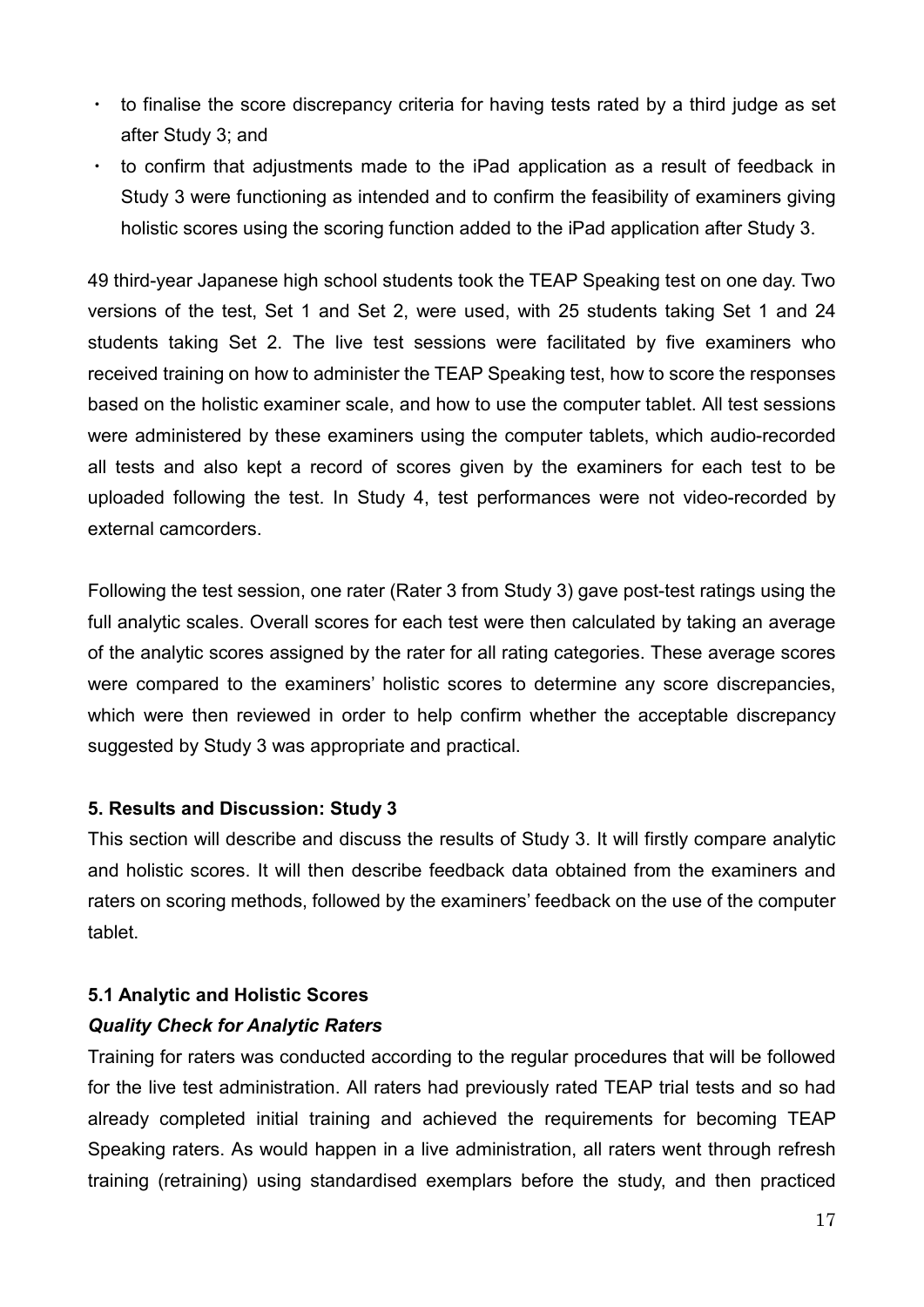rating on benchmarked performances from the test set used in the study. All raters also rated a common quality control set of 5 test sample performances. The three raters all achieved high levels of agreement with benchmark scores for these 5 performances, so reached the quality control standards of the TEAP Speaking test. They were all therefore qualified to carry out further ratings in this study.

### *Double-rating matrix*

Although 119 recorded performances were collected in total, only 107 performances were used to compare ratings between rater ratings and examiner ratings. Twelve recordings were not included in the analysis because a malfunction of the video camera placed in one of the test rooms resulted in the test sessions for that room not being video recorded.

As shown in the double-rating matrix in **Table 4** below, almost all performances rated by Raters 1, 2, and 3 were double rated by Examiners 1, 2 and 3, respectively. The lack of sufficient overlaps between different raters and examiners in this matrix did not allow for a more sophisticated analysis of rater-examiner agreement. Due to the preliminary nature of Studies 3 and 4, simple matrices like this were considered to be sufficient to generate some early indications of the proposed double rating method at this stage. However, in the operational tests, recordings rated by examiners need to be distributed to post-hoc raters in a way that achieves good overlaps between different examiners and raters.

| <b>Rater ID</b> | Raters gave analytic scores to: | <b>Examiner ID</b> | Examiners gave holistic scores to: |
|-----------------|---------------------------------|--------------------|------------------------------------|
| Rater 1         | Candidates 1-40                 | <b>Examiner 1</b>  | Candidates 1-37                    |
| Rater 2         | Candidates 41-80                | <b>Examiner 2</b>  | Candidates 38-72                   |
| Rater 3         | Candidates 81-107               | <b>Examiner 3</b>  | Candidates 73-107                  |

### **Table 4: Double rating matrix**

### *Comparing Rater and Examiner Ratings*

The examiners' holistic scores were compared with the average values of the analytic scores given by the raters. As **Table 5** shows, the mean examiner scores and the mean rater scores were very close (1.794 and 1.710). Differences between examiner and rater scores ranged from -1.6 to 1.6, and the mean of absolute differences was 0.335.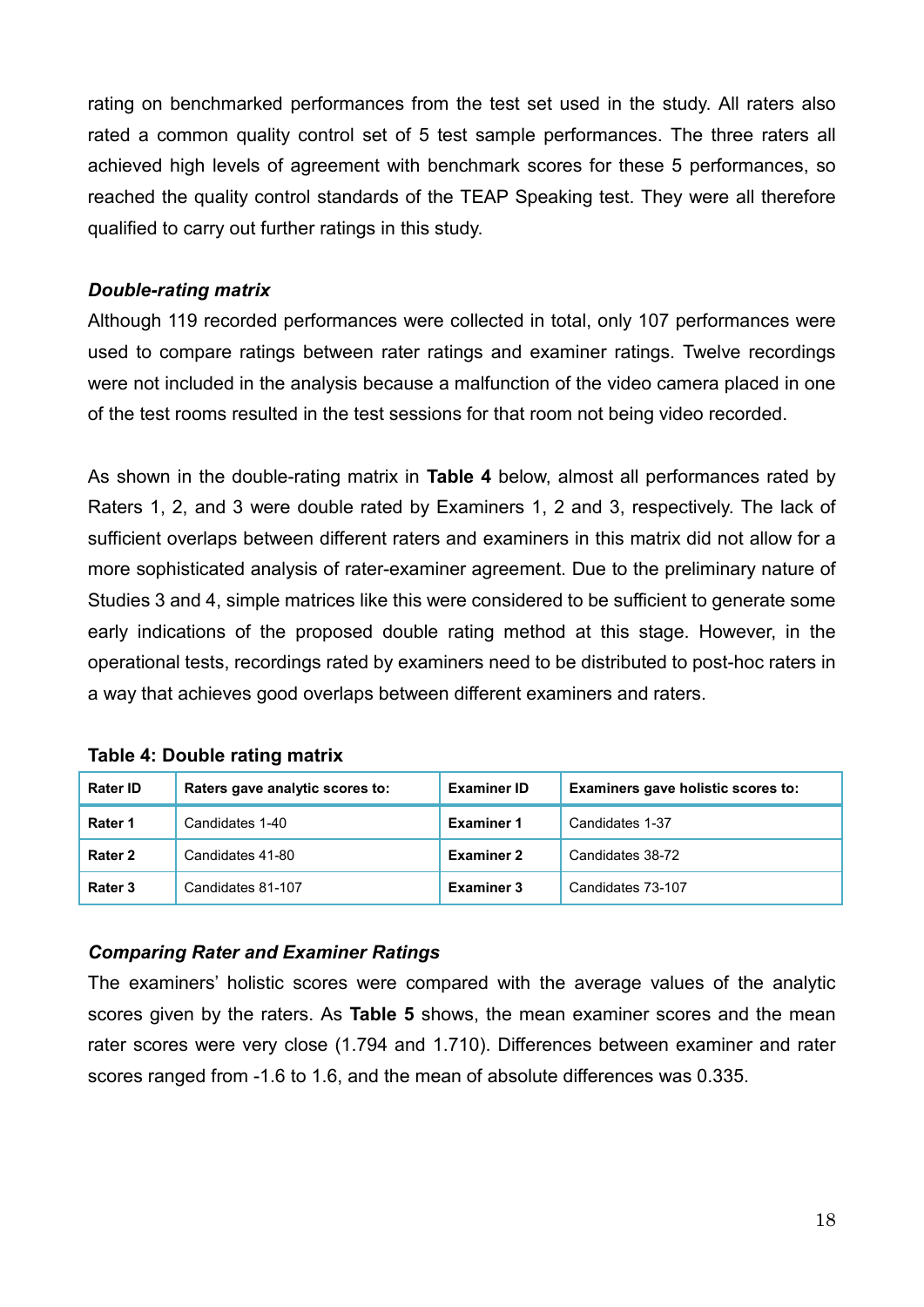|            | (a) Examiner score | (b) Rater score | Abs difference b/w (a) & (b) | Difference b/w (a) & (b) |
|------------|--------------------|-----------------|------------------------------|--------------------------|
| Mean       | 1.794              | 1.710           | .335                         | .084                     |
| <b>SD</b>  | .710               | .636            | .366                         | .490                     |
| Min        | .00                | .20             | .00                          | $-1.60$                  |
| <b>Max</b> | 3.00               | 3.00            | 1.60                         | 1.60                     |

**Table 5: Comparisons between examiner and rater scores** 

**Table 6 and 7** and **Figures 3 and 4** below show in more detail the extent to which examiner scores and rater scores agreed. Of the 107 comparisons, 33.6% showed complete agreement; 61.2% agreed within 0.2 score discrepancy; 72% agreed within 0.4 score discrepancy; 78.5% agreed within 0.6 score discrepancy; and 92.5% agreed within 0.8 score discrepancy. Therefore, the examiner and rater scores seemed to agree sufficiently well, most differences falling within 1.0. Only six cases (5.6%) showed 1.0 score discrepancy, and two cases (1.9%) showed 1.6 score discrepancy.

It should be noted that the score difference was not skewed towards one side of the histogram in **Figure 6**, indicating that the holistic ratings did not show a particular harshness/leniency pattern that is different from the analytic ratings. These eight discrepant cases were also spread among different raters and examiners (i.e. two cases for Rater 1 and Examiner 1; four cases for Rater 2 and Examiner 2; two cases for Rater 3 and Examiner 3).

| Abs difference | Freq. | %    | <b>Cumulative %</b> |
|----------------|-------|------|---------------------|
| b/w ratings    |       |      |                     |
| .00            | 36    | 33.6 | 33.6                |
| .20            | 30    | 28.0 | 61.7                |
| .40            | 11    | 10.3 | 72.0                |
| .60            | 7     | 6.5  | 78.5                |
| .80            | 15    | 14.0 | 92.5                |
| 1.00           | 6     | 5.6  | 98.1                |
| 1.60           | 2     | 1.9  | 100.0               |

**Table 6 & Figure 3: Absolute difference between examiner and rater scores**

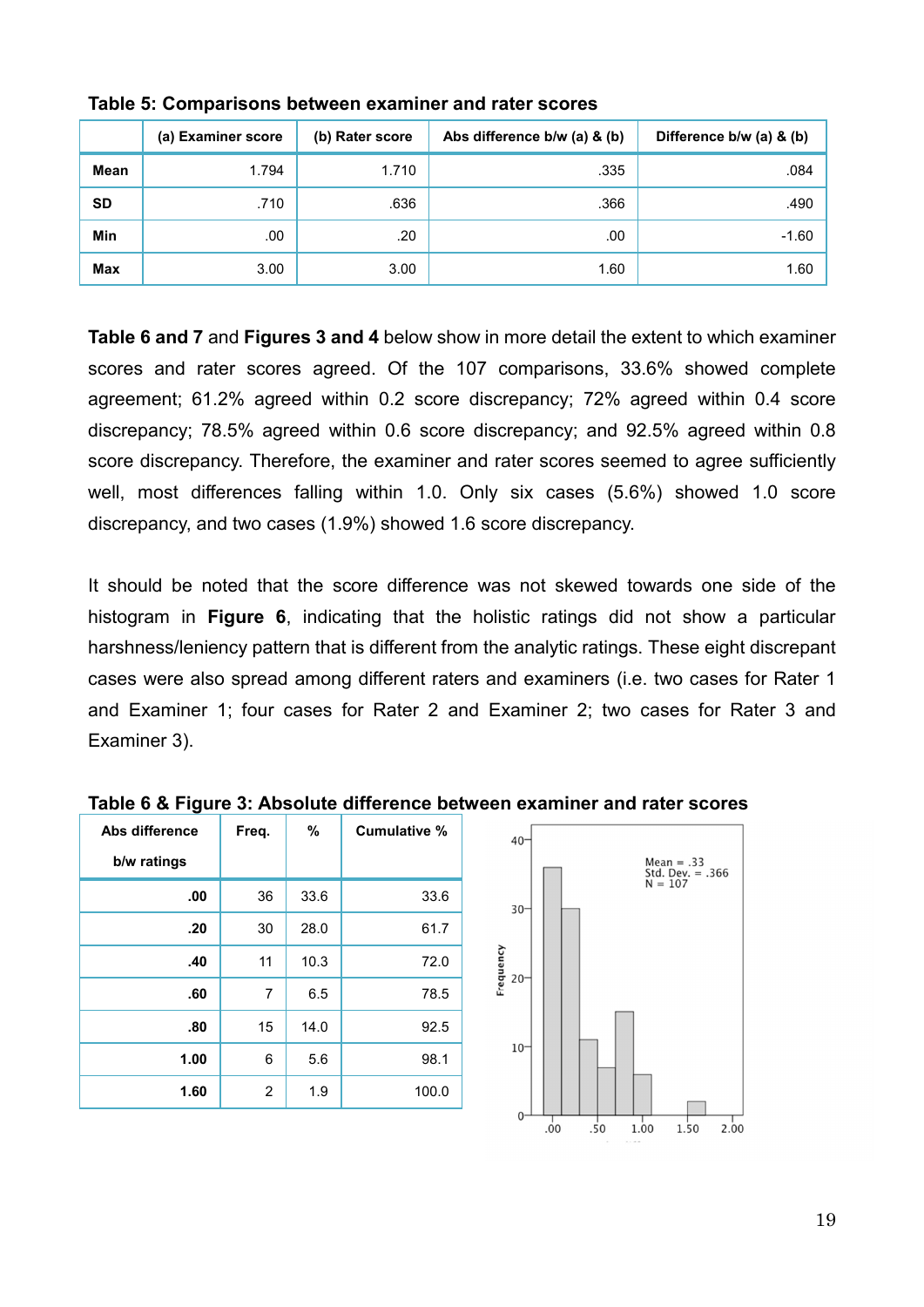| Difference b/w | Freq. | $\%$ | <b>Cumulative %</b> |
|----------------|-------|------|---------------------|
| ratings        |       |      |                     |
| $-1.60$        | 1     | .9   | .9                  |
| $-1.00$        | 2     | 1.9  | 2.8                 |
| $-.80$         | 4     | 3.7  | 6.5                 |
| $-60$          | 3     | 2.8  | 9.3                 |
| $-.40$         | 5     | 4.7  | 14.0                |
| $-.20$         | 14    | 13.1 | 27.1                |
| .00            | 36    | 33.6 | 60.7                |
| .20            | 16    | 15.0 | 75.7                |
| .40            | 6     | 5.6  | 81.3                |
| .60            | 4     | 3.7  | 85.0                |
| .80            | 11    | 10.3 | 95.3                |
| 1.00           | 4     | 3.7  | 99.1                |
| 1.60           | 1     | .9   | 100.0               |

**Table 7 & Figure 4: Difference between examiner and rater scores**



While it was encouraging to find a relatively good agreement rate between the examiner and rater scores, the eight cases that showed differences of 1.0 and above (see **Table 8** below) required further examination, as score discrepancies of 1.0 or higher would impact on a pass/fail decision made by universities.

| Cand. ID | <b>Examiner ID</b> | (a) Examiner rating | <b>Rater ID</b>    | (b) Rater rating | Discrepancy (a - b) |
|----------|--------------------|---------------------|--------------------|------------------|---------------------|
| 33       | Examiner 1         | 2(B1)               | Rater 1            | 1 $(A2)$         | 1.0                 |
| 35       | Examiner 1         | 1(A2)               | Rater 1            | 2.6 (B1/B2)      | $-1.6$              |
| 49       | Examiner 2         | 3(B2)               | Rater 2            | 1.4 (A2/B1)      | 1.6                 |
| 56       | Examiner 2         | 2(B1)               | Rater <sub>2</sub> | 1(A2)            | 1.0                 |
| 69       | Examiner 2         | 3(B2)               | Rater <sub>2</sub> | 2(B1)            | 1.0                 |
| 71       | Examiner 2         | 3(B2)               | Rater <sub>2</sub> | 2(B1)            | 1.0                 |
| 89       | Examiner 3         | 0 (Below A2)        | Rater 3            | 1(A2)            | $-1.0$              |
| 100      | Examiner 3         | 1(A2)               | Rater 3            | 2(B1)            | $-1.0$              |

**Table 8: Large discrepancies between examiner and rater ratings (Study 3)**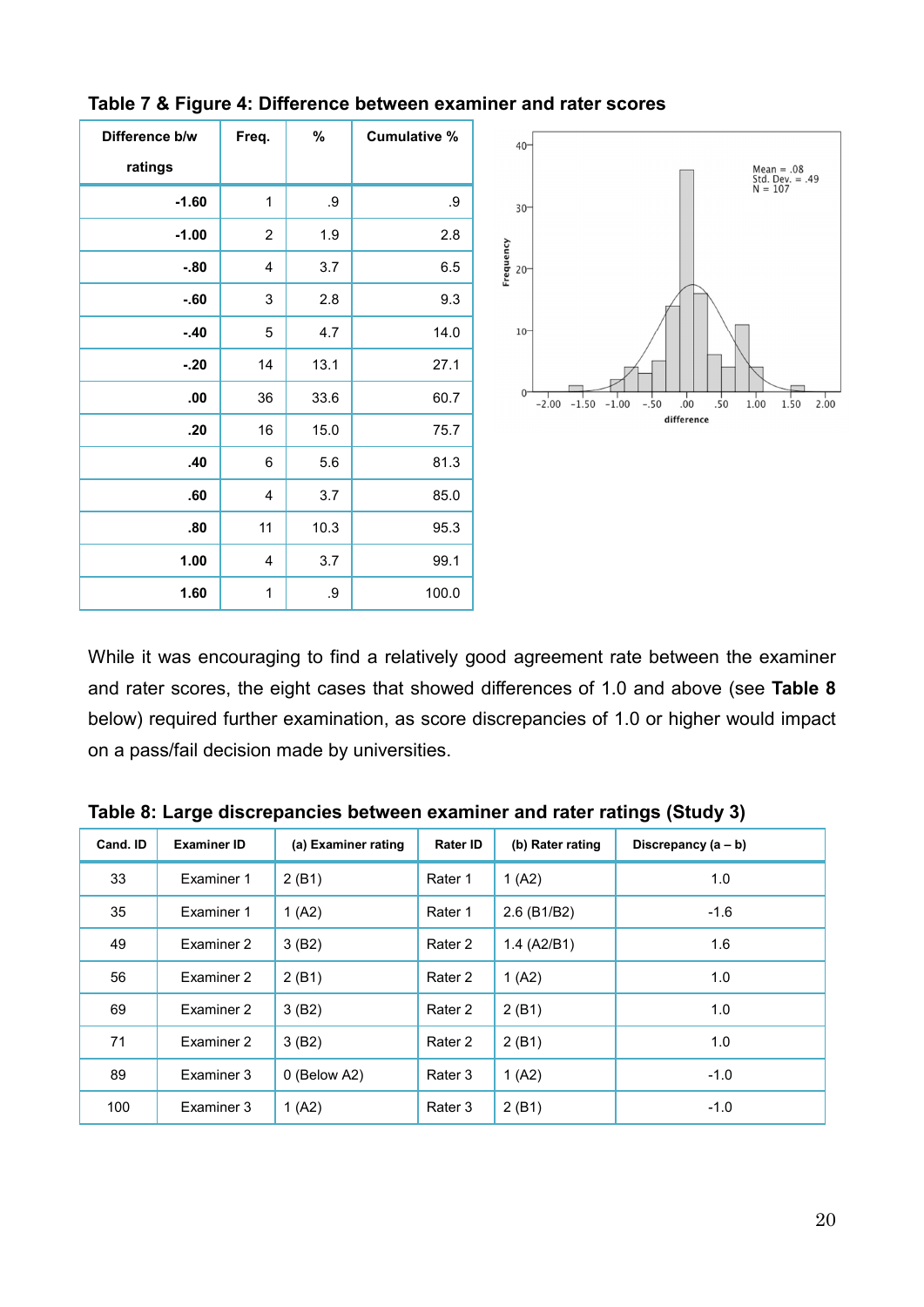To investigate further, the project team asked a third judge to rate the eight performances. Those recordings and scores were then reviewed to identify reasons that might have caused such discrepancies. The most obvious reason for the discrepancies of 1.0 was that the test-takers had jagged profiles and were borderline between two adjacent score bands. The third judge indicated to the team that giving scores for these cases was very difficult since the performances displayed characteristics of adjacent band levels. It is also worth noting, that for five out of the six cases where there were discrepancies of 1.0, the third independent judge's scores agreed with the scores given by the rater rather than those given by the examiner. This supports the proposed rating system that where there is no or little discrepancy between the two ratings of a test, the rater's analytic scores will be put forward as the test-taker's final scores.

In the case of the two test performances with a discrepancy of 1.6, it was speculated that the examiners simply input a wrong score on the rating sheet, since the rater's scores were obviously correct in both cases. This was actually a problem that the project team was concerned about for both examiner and rater scoring. Based on this experience, two measures were taken before Study 4 to avoid the possibility of inputting wrong scores by accident. As described above, a function was added to the iPad application whereby examiners input a holistic score at the end of each test and a confirmation message appears after a score is entered. Additionally, a scoring tool was created using Microsoft Access to allow raters to input their analytic scores digitally. The effectiveness of these measures will be investigated in Study 4.

This double rating method successfully identified test performances that were difficult to rate and flagged rating errors. Although it is impossible to draw general conclusions from only eight examples, some possible causes for score discrepancies were identified. At this stage of the rating system development, it was felt appropriate to suggest a cut-off point either at 1.0 or at >1.0 to identify problematic discrepant ratings that have to be re-assessed by a third judge. These two suggestions were then revisited in Study 4 (see **Section 6.1**).

### **5.2 Rater and Examiner Feedback on Rating and Test Administration**

The three raters and three examiners who participated in Study 3 completed feedback questionnaires on rating methods immediately after rating the test performances. The 13 examiners who administered the Study 3 test sessions also completed a questionnaire on test administration methods and procedures using the computer tablet.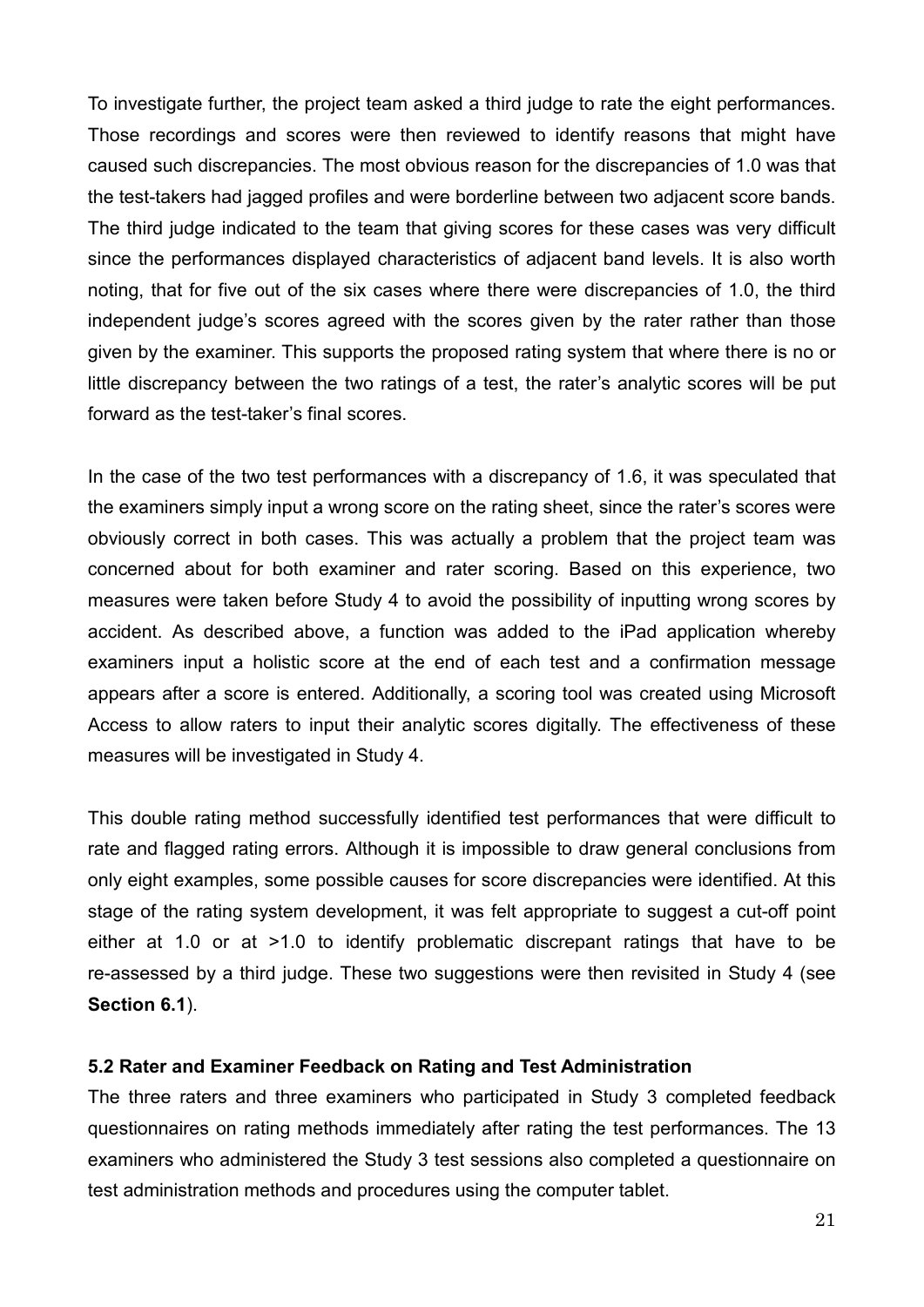### *Rater Feedback Questionnaire on Rating Methods*

The results of the rater feedback after rating the Study 3 test performances are summarised in **Table 9**. The questionnaire was a reduced version of the questionnaire used in Studies 1 and 2. It consisted of three parts; Section A on the analytic rating scales, Section B on the rater training, and Section C on the rating procedures.

|                | <b>Question items</b>                                                                                                                           | <b>Responses</b>   |
|----------------|-------------------------------------------------------------------------------------------------------------------------------------------------|--------------------|
|                | <b>Section A: The Rating Scales</b>                                                                                                             |                    |
|                | The rating descriptors are easy to understand and interpret.<br>(1: strongly disagree - 5: strongly agree)                                      | Mean               |
| Q1             | Pronunciation                                                                                                                                   | 4.33               |
| Q2             | Grammatical range and accuracy                                                                                                                  | 4.33               |
| Q3             | Lexical range and accuracy                                                                                                                      | 4.33               |
| Q4             | Fluency                                                                                                                                         | 4.33               |
| Q <sub>5</sub> | Interactional effectiveness                                                                                                                     | 4.00               |
|                | The descriptors for each score point distinguish well between each of<br>the levels of the scales<br>(1: strongly disagree - 5: strongly agree) | <b>Mean</b>        |
| Q <sub>6</sub> | Pronunciation                                                                                                                                   | 4.33               |
| Q7             | Grammatical range and accuracy                                                                                                                  | 4.00               |
| Q8             | Lexical range and accuracy                                                                                                                      | 4.33               |
| Q9             | Fluency                                                                                                                                         | 4.33               |
| Q10            | Interactional effectiveness                                                                                                                     | 4.33               |
| Q11            | Please give any comments you have about the rating scales                                                                                       | (Free response)    |
|                | <b>Section B: Training</b>                                                                                                                      | <b>Mean</b>        |
| Q1             | I found the training materials (Stage 1, Stage 2) useful.                                                                                       | 4.67               |
| Q <sub>2</sub> | The rating criteria were clearly explained in the training materials (Stage 2).                                                                 | 4.67               |
| Q3             | The standardized exemplars were good examples of the scoring categories for<br>the different criteria.                                          | 3.67               |
| Q4             | The number of standardized exemplars (3) was sufficient to help me<br>understand how to apply the rating criteria.                              | 2.33               |
| Q <sub>5</sub> | Rating the benchmark scripts (2) provided useful practice of using the rating<br>scales.                                                        | 4.67               |
| Q <sub>6</sub> | After reading through the training materials, I was confident I could apply the<br>rating criteria in samples of test taker performance.        | 3.33               |
| Q7             | Please give any comments you have about the training materials                                                                                  | (Free response)    |
|                | <b>Section C: Rating Procedures</b>                                                                                                             | <b>Frequencies</b> |
| Q1             | Was the quality of the audio sufficient for rating the speaking samples?                                                                        | Yes: $3$<br>No: 0  |
| Q2             | Did you need to watch the audio samples more than once to rate them?                                                                            | Yes: $1$<br>No: 2  |
| Q <sub>3</sub> | Was the rating form (Excel score-input form) easy to use?                                                                                       | Yes: $3$<br>No: 0  |
| Q4             | At what stage of the rating process did you finalize your score for each<br>category?                                                           | (Free response)    |
| Q5             | Please describe the process you followed when rating the samples.                                                                               | (Free response)    |

### **Table 9: Rating Feedback Questionnaire (Study 3)**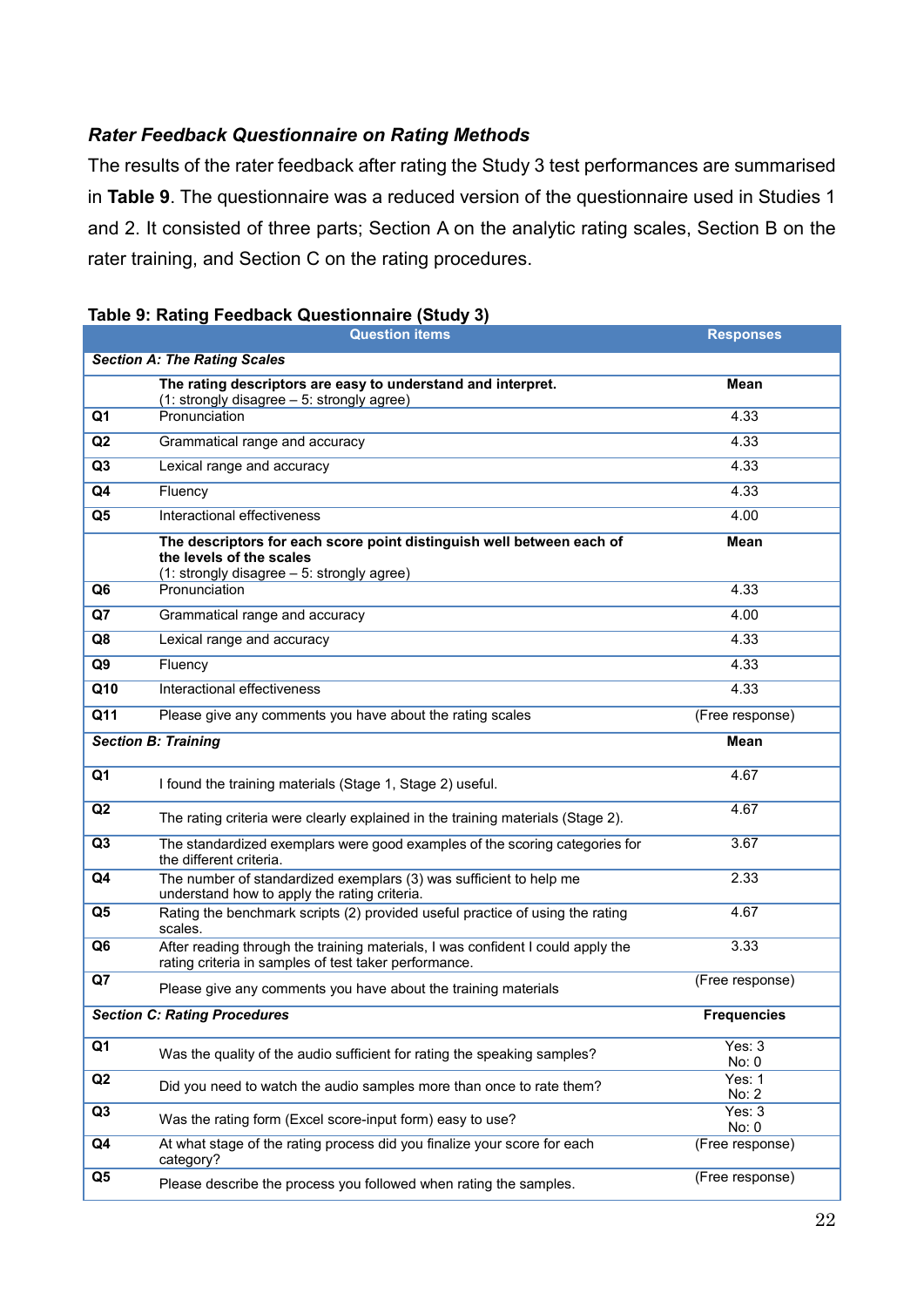For all of the five analytic scales, all three raters thought that the rating descriptors were easy to understand and interpret, and felt that the descriptors for each score point distinguished well between each of the levels of the scales. However, *Rater 2* reported that "there were some words such as 'sufficient' and 'basic' that were difficult to interpret". *Rater 1* pointed out that "even B2 candidates tended to make more than 'very few' mistakes". *Rater 3* thought that "more information was necessary about Below A2 rating".

It is encouraging that all raters found the training they received before the Study 3 ratings generally effective. However, *Raters 2 and 3* expressed that they would have liked "more exemplars with some short explanation of why the scores were assigned". More exemplars were particularly felt "necessary at the Below A2 level". Such additions should solve the above-mentioned problem by helping to define the relative terms that were reported difficult to interpret and more explicitly describe the Below A2 performance.

Raters thought that the quality of the audio was sufficient for rating the speaking samples and that the Excel score-input form was easy to use. All three raters waited until the end of the test to finalise their score for each category. They assigned provisional marks for most categories at the early stage of the test session, and they adjusted the marks throughout the test. While the general approach was similar, it seems they also developed their own rating processes. For example, *Rater 1* reported that "it was more efficient to dip in and out rather than listen solidly for every single detail from beginning to end, which could actually cause the listener to lose concentration". He said that he would first form an opinion about Pronunciation while listening to the initial questions in Part 1. Then, he would give provisional scores on Grammar and Fluency during the Part 2 role-play, by asking himself questions such as whether the candidate can form questions correctly, and whether he or she can interact or simply asking mechanically. The provisional scores on Grammar and Fluency would be confirmed during the Part 3 monologue task. Finally, the Part 4 abstract questions were used to confirm all previous assumptions. *Rater 3* also reported a similar process. He would start with Pronunciation, and then get a sense of Fluency, Lexis and Grammar during Parts 1 and 2. The theories would then be tested in Parts 3 and 4, and all scores would be finalised at the end of the test. In contrast, *Rater 2* also showed concerns about forming a hypothesis early in the interview. He said that "forming a hypothesis earlier in the test session is worrying, because if the initial hypothesis was wrong, it could be more likely to end up with the wrong grade".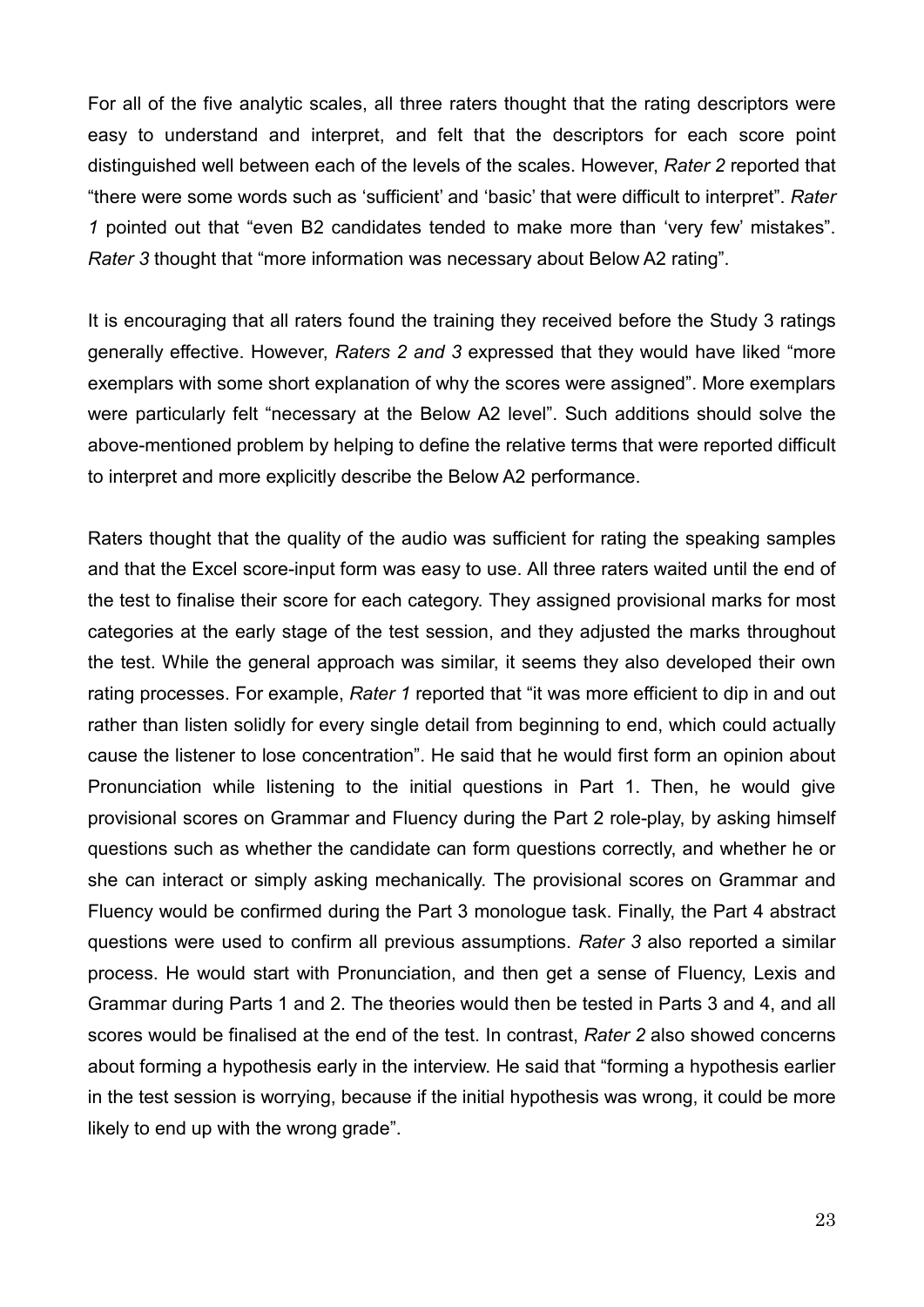### *Examiner Feedback Questionnaire on Rating Methods*

The results of the examiner feedback after rating the Study 3 test sessions using a holistic scale are summarised in **Table 10**.

|                | <b>Question items</b>                                                                             | <b>Responses</b>   |
|----------------|---------------------------------------------------------------------------------------------------|--------------------|
|                | Section A: The Rating Scales (1: strongly disagree - 5: strongly agree)                           | Mean               |
| Q1             | The descriptors in the examiner scale are easy to understand.                                     | 4.33               |
| Q <sub>2</sub> | The descriptors for each score point distinguish well between each of the<br>levels of the scale. | 4.33               |
| Q3             | The Examiner scale (Operational version) was sufficient for deciding a score<br>for each sample.  | 4.67               |
| Q4             | The Examiner scale (Operational version) provided a good summary of the full<br>speaking scales.  | 4.67               |
| Q5             | Please give any comments you have about the Examiner scale                                        | (Free response)    |
|                |                                                                                                   |                    |
|                | <b>Section B: Rating Procedures</b>                                                               | <b>Frequencies</b> |
| Q1             | Was the quality of the video sufficient for rating the speaking samples?                          | Yes: 3<br>No: 0    |
| Q <sub>2</sub> | Did you need to watch the videos more than once to rate them?                                     | Yes: 0<br>No: 3    |
| Q <sub>3</sub> | Was the rating form (Excel score-input form) easy to use?                                         | Yes: 3<br>No: 0    |
| Q4             | At what stage of the rating process did you finalize your score for each<br>sample?               | (Free response)    |

#### **Table 10: Examiner Feedback Questionnaire on Rating Methods (Study 3)**

As shown in **Table 10**, the newly developed holistic rating scale was on the whole very positively received. All three examiners thought that the holistic scale was sufficient for deciding a score for each sample, and that it provided a good summary of the full speaking scales. However, *Examiner 2* reported that "it was disconcerting at first to have to give an overall score based on fulfilling a majority of the descriptors for that band". This comment points to the importance of examiner training.

As the examiner ratings in this study were carried out using video-recorded test performances, the examiners were also asked whether they needed to watch the videos more than once to rate them. It was encouraging that none reported having to do so, as examiners in operational tests would need to rate test-takers' one-off live performance.

All three examiners reported finalising their score for each sample at the end of Part 4, though *Examiner 1* said that sometimes Parts 1-3 were sufficient if the examinee was clearly unable to handle Part 3. As for the rating process, all three followed the hypothesis-test process explained in the manual. They decided on an initial hypothesis in Part 1, checked and adjusted this in Parts 2 and 3, and then finalised the score at the end of Part 4.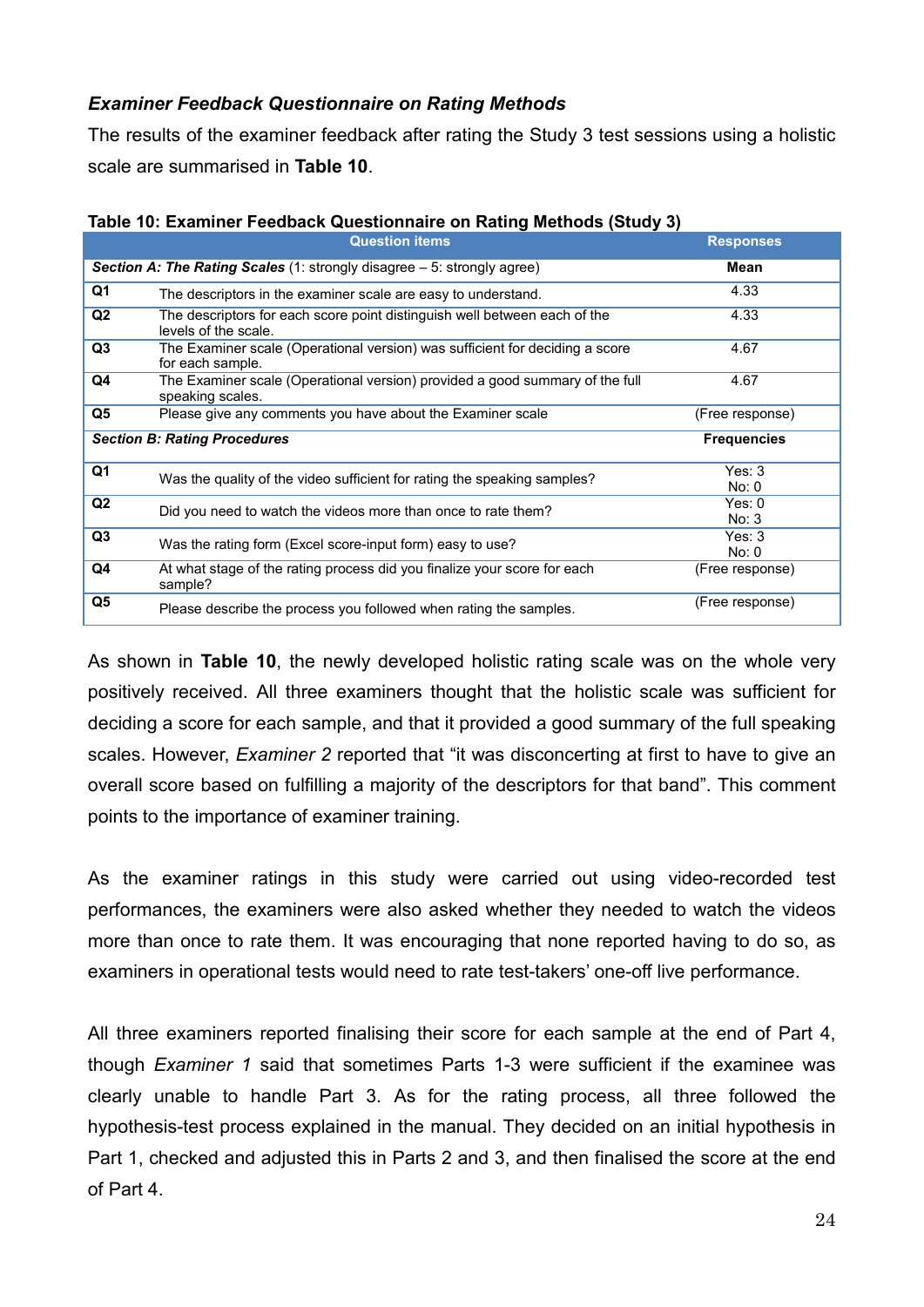## *Examiner Feedback Questionnaire on Test Administration Methods and Procedures*

The results of the examiner feedback after carrying out the Study 3 test sessions are summarised in **Table 11**.

# **Table 11: Examiner Feedback Questionnaire on Test Administration Methods and Procedures (Study 3)**

|                                                                             | <b>Question items</b>                                                                                                                                 | <b>Responses</b>                               |
|-----------------------------------------------------------------------------|-------------------------------------------------------------------------------------------------------------------------------------------------------|------------------------------------------------|
| 5. The initial training, test-day training session, and the interview test. |                                                                                                                                                       |                                                |
|                                                                             | About the test-day training session and initial training (1: Definitely not - 6: Definitely)                                                          | Mean                                           |
| Q30*                                                                        | Was today's training session useful?                                                                                                                  | 5.54                                           |
| Q31                                                                         | Were the interlocutor frames easy to understand and use?                                                                                              | 5.69                                           |
| Q32                                                                         | Were the iPad app instructions easy to understand?                                                                                                    | 5.31                                           |
| Q33                                                                         | Was the practice test session during today's training useful?                                                                                         | 5.92                                           |
| Q <sub>34</sub>                                                             | After finishing the training, were you confident in acting as an interlocutor in the<br>live test sessions?                                           | 5.38                                           |
| Q35                                                                         | Was the training DVD helpful?                                                                                                                         | 5.69                                           |
| Q36                                                                         | Was the number of interview examples in the DVD sufficient?                                                                                           | 4.62                                           |
| Q37                                                                         | If you answered 3, 4, or 5 for Q36, please write the number of interview examples<br>you think would be appropriate. (Appropriate number of examples) | See discussion below                           |
|                                                                             | <b>About the interview test</b>                                                                                                                       | <b>Frequencies</b>                             |
| Q <sub>38</sub>                                                             | For today's speaking test, you were given 2 minutes of preparation time for each<br>10-minute interview. How was the length of this preparation time? | Too short: 1<br>Appropriate: 12<br>Too long: 0 |
| Q39                                                                         | Were you able to carry out the interview by following the Interlocutor Frame?                                                                         | Yes: 13<br>No: 0                               |
| Q40                                                                         | How was the interview room arrangement?                                                                                                               | Appropriate: 11<br>Not appropriate: 2          |
| Q41                                                                         | If you answered (2) for Q40, please say what feature(s) of the room arrangement<br>you found inappropriate.                                           | See discussion below                           |
| Q42                                                                         | How was the distance between you and the test taker?                                                                                                  | Too close: 0<br>Appropriate: 9<br>Too far: 4   |
| Q43                                                                         | Were you able to use the iPad to read the QR codes without any problems?                                                                              | No problems: 10<br>Some problems: 3            |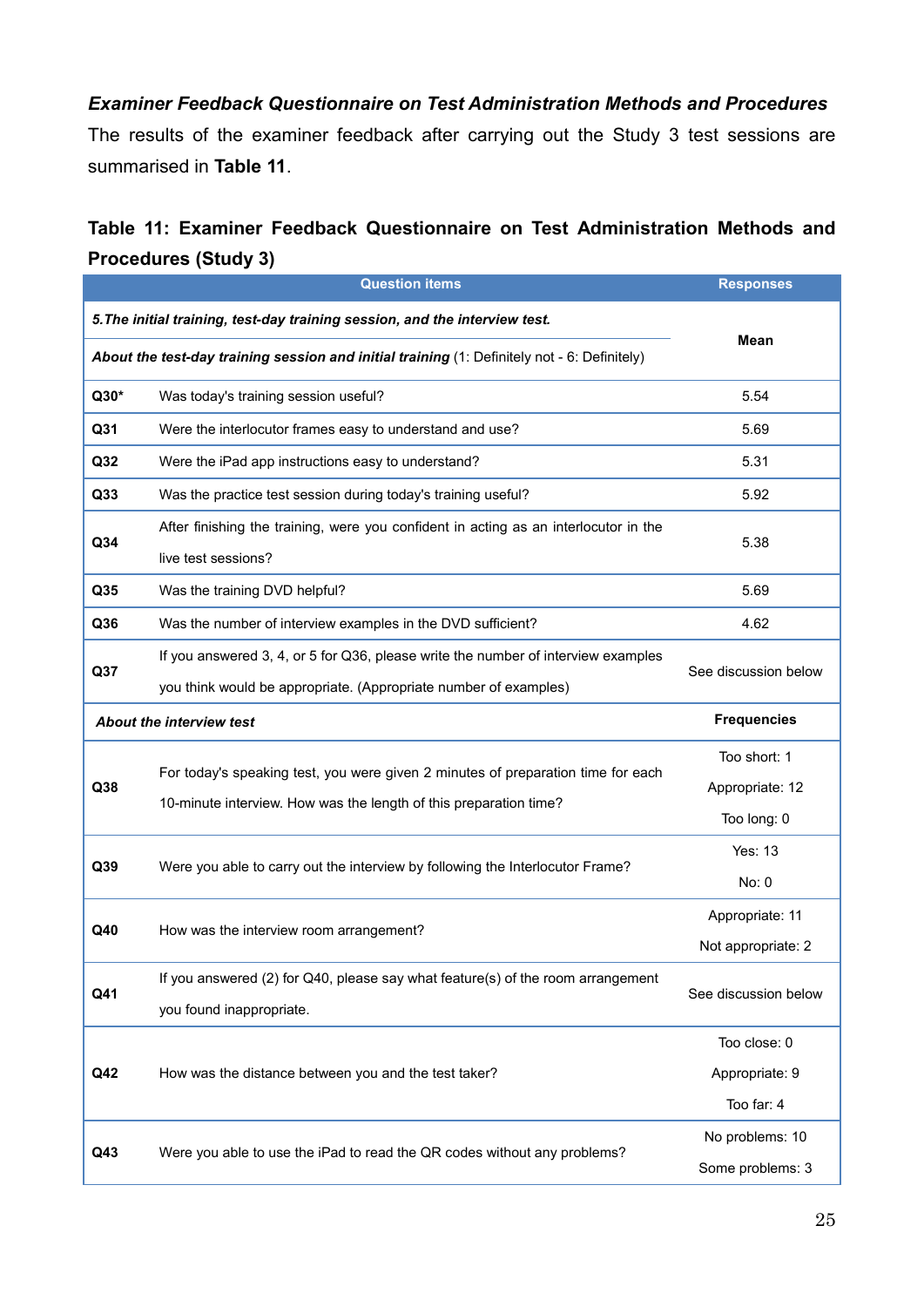|     |                                                                                     | Easy: 12            |
|-----|-------------------------------------------------------------------------------------|---------------------|
| Q44 | How did you find using the timer app?                                               | Difficult but OK: 1 |
|     |                                                                                     | Too difficult: 0    |
|     |                                                                                     | Appropriate: 13     |
| Q45 | What did you think of the type of sound made by the timer?                          | Would prefer a      |
|     |                                                                                     | different sound: 0  |
|     |                                                                                     | Too quiet: 0        |
| Q46 | How was the volume of the sound made by the timer?                                  | Appropriate: 13     |
|     |                                                                                     | Too loud: 0         |
| Q47 |                                                                                     | Yes: 3              |
|     | Did you find it intrusive that the tests were being videotaped and audio-recorded?  | No: 10              |
| Q48 |                                                                                     | Yes: 0              |
|     | Did you find that using the iPad interfered with your ability to deliver the tests? | No: 13              |

\* numbering begins at Q30as this was part of a longer questionnaire used to gain feedback about all aspects of TEAP.

As shown in **Table 11**, examiners generally found the initial training and the test day training session useful. However, the questionnaire responses for Q36 indicated that examiners would prefer to have more examples of the test on the initial training DVD. In response to Q37 regarding how many examples would be suitable, the number suggested by those interlocutors who responded ranged from two to five. With the decision to have examiners assign holistic scores in Study 4, this issue was addressed since standardised exemplars were also included in the initial training DVD. Examiners also had few problems following the instructions in the examiner frame. The large majority of examiners found the arrangement of the test room appropriate, although two examiners gave comments such as "desks closer together as in interview DVD better," and asked for "more desk space." To address this issue, before Study 4, changes were made to instructions for the staff who set up the test rooms to clarify the ideal distance between desks.

Regarding use of the computer tablet timer application, it was pleasing to see that examiners generally found it easy to use and said that it did not interfere with their ability to deliver the tests. They also found the timer sounds and the volume to be appropriate. However, three examiners did experience difficulty scanning the QR code on the test-takers' examination forms, with one examiner commenting that "it was extremely difficult to scan the square code on the paper." Review of the video recordings of the tests by the project team revealed that this issue occurred with several of the examiners and that it sometimes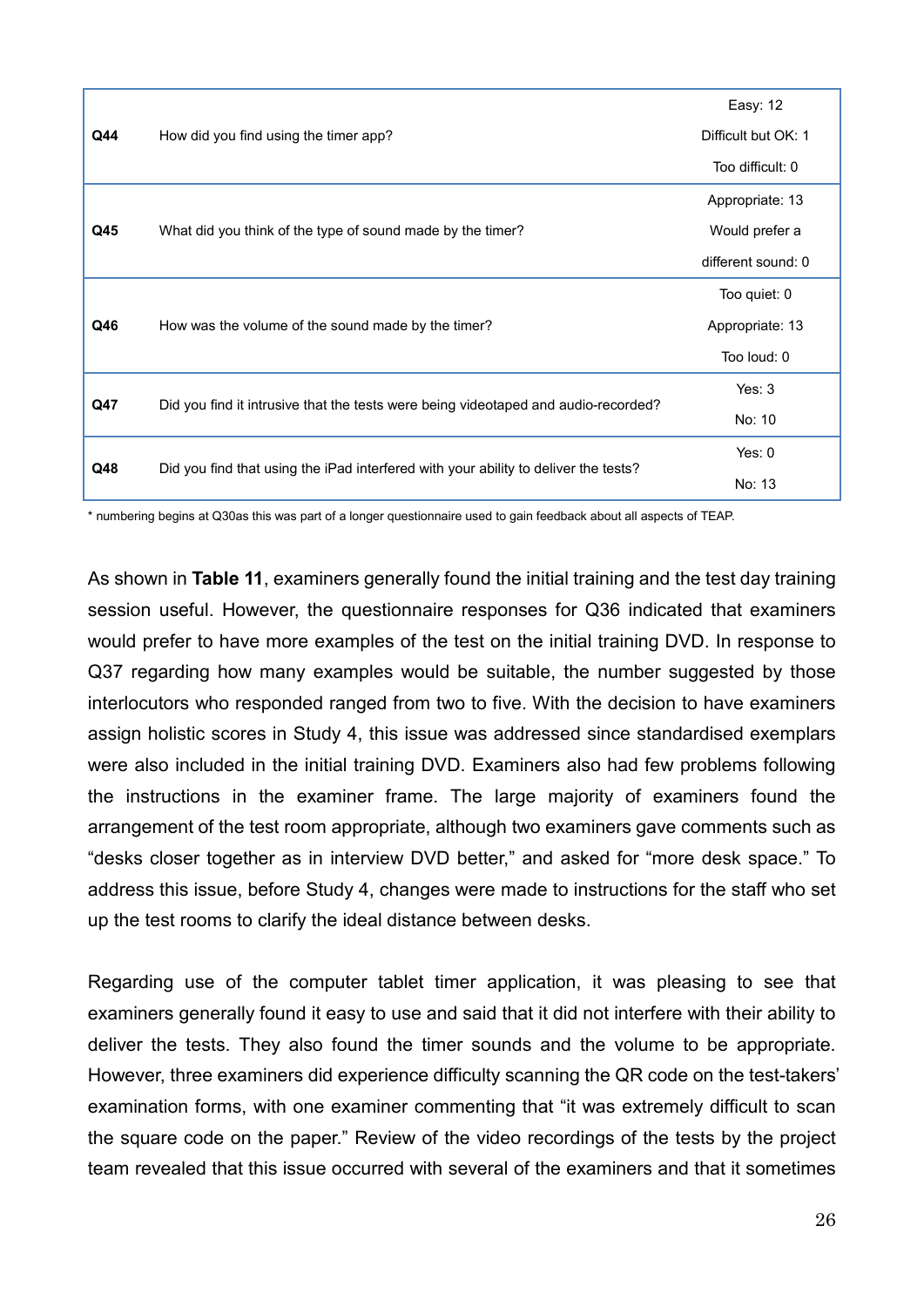interfered with smooth delivery of the speaking test. To address this problem, a digital finder image was added to the QR code-scanning screen to make it easier for examiners to scan the code. The effectiveness of this addition was then investigated in Study 4.

### **6. Results and Discussion: Study 4**

This section will describe and discuss the results of Study 4. It will first compare holistic and analytic scores given by examiners and raters, respectively. It will then describe feedback data obtained from the examiners regarding carrying out the tests and assigning holistic scores using the computer tablet.

### **6.1 Analytic and Holistic Scores**

### *Quality Check for Analytic Rater*

Rater training and rater quality control were carried out in the same way as in Study 3, using the regular procedures that will be used for the operational rating of TEAP Speaking.

### *Comparing Rater and Examiner Ratings*

The examiners' holistic scores were compared with the average values of the analytic scores given by the rater. As **Table 12** shows, the mean examiner scores and the mean rater scores were very close (1.76 and 1.83). Differences between examiner and rater scores ranged from -1.0 to 1.2, and the mean of absolute differences was 0.43.

| Table 12: Comparisons between examiner and rater scores (Study 4) |  |  |  |  |  |
|-------------------------------------------------------------------|--|--|--|--|--|
|-------------------------------------------------------------------|--|--|--|--|--|

|           | (a) Examiner score | (b) Rater score | Abs difference b/w (a) & (b) | Difference b/w (a) & (b) |
|-----------|--------------------|-----------------|------------------------------|--------------------------|
| Mean      | 1.76               | 1.83            | 0.43                         | 0.07                     |
| <b>SD</b> | 1.07               | 0.67            | 0.39                         | 0.58                     |
| Min       | 0.00               | 0.20            | 0.00                         | $-1.00$                  |
| Max       | 3.00               | 3.00            | 1.20                         | 1.20                     |

There were only seven cases in which the difference between rater and examiner scores was 1.0 or greater than 1.0, as shown in **Table 13** below.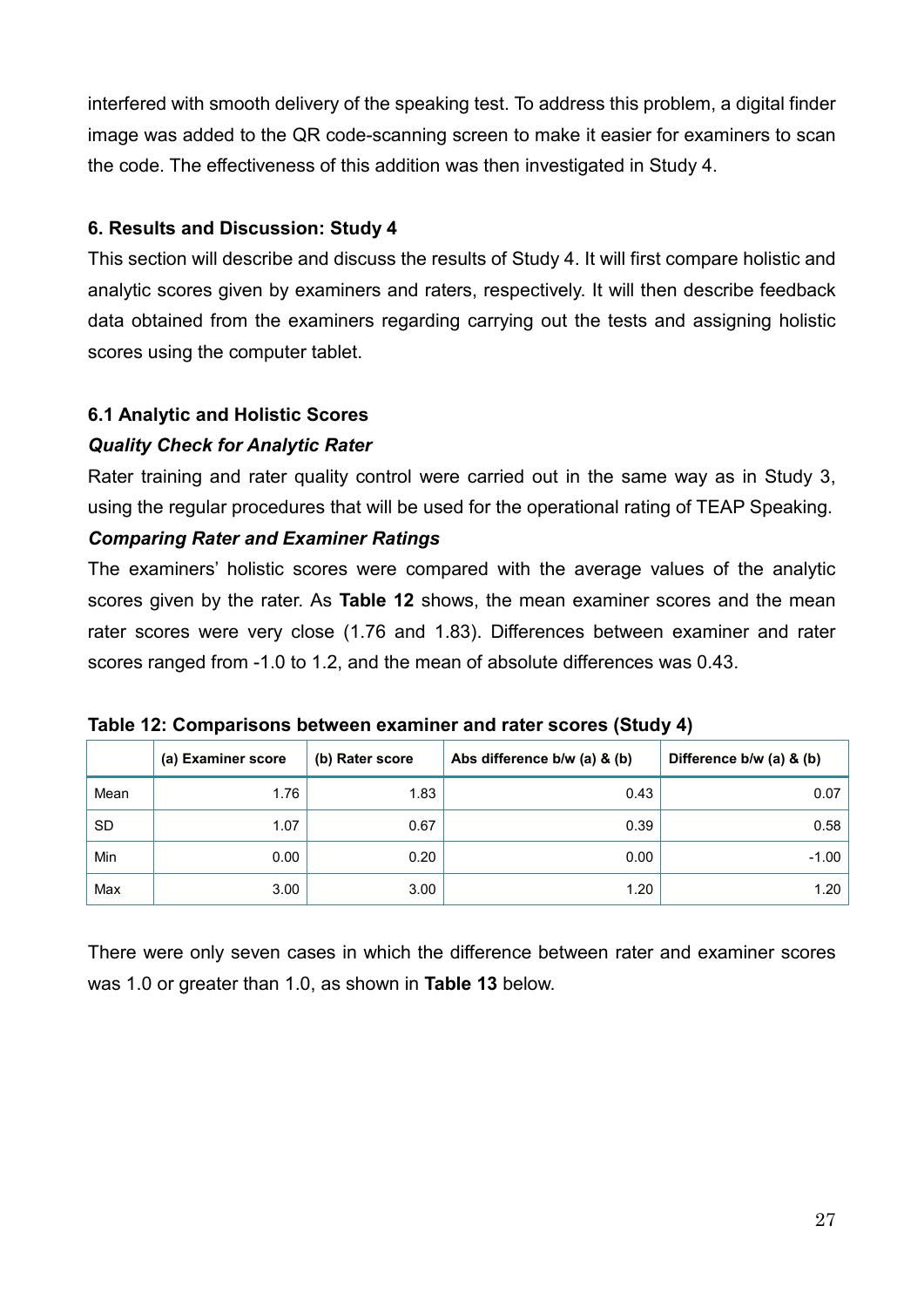| Cand. ID | Examiner ID* | (a) Examiner rating | <b>Rater ID</b> | (b) Rater rating | Discrepancy (a-b) |
|----------|--------------|---------------------|-----------------|------------------|-------------------|
| 187      | 4            | 0 (Below A2)        | 3               | 1.0(A2)          | $-1.0$            |
| 169      | 1            | 0 (Below A2)        | 3               | 1.0(A2)          | $-1.0$            |
| 125      | 2            | 3(B2)               | 3               | 2.0(B1)          | 1.0               |
| 216      | 5            | 0 (Below A2)        | 3               | 1.0(A2)          | $-1.0$            |
| 30       | 3            | 0 (Below A2)        | 3               | 1.2(A2)          | $-1.2$            |
| 176      | 3            | 0 (Below A2)        | 3               | 1.2(A2)          | $-1.2$            |
| 147      | 1            | 0 (Below A2)        | 3               | 1.2(A2)          | $-1.2$            |

**Table 13: Large discrepancies between examiner and rater ratings (Study 4)** 

\*Examiners in Study 4 differed from examiners in Study 3

These results showed that there was little difference between the "live" holistic scores given by examiners and the average post-hoc analytic scores given by raters, indicating to the team that the system of having examiners assign holistic scores was working well. The results also gave the team confidence that the examiners were generally using the rating scale as intended in the training materials. It is interesting to note that raters on the whole seemed to be more lenient than examiners, especially at the lower proficiency levels. To investigate this further, the team plans to continue collecting data for discrepant scores during live testing. This will help identify any patterns in rating, which could then be used to improve rater and/or examiner training.

The double rating system seemed to be functioning well, and it successfully identified test performances which were difficult to rate and would therefore require re-assessment by a third judge. As in Study 3, a third independent judge was asked to rate all cases in which there was a score discrepancy of 1.0 or more. Again, it was found that the most obvious reason for these discrepancies was that the performances were borderline cases between two adjacent score bands. For three out of the four cases, the third judge agreed with the rater rather than with the examiner, but in a focus discussion held after the rating session, the third judge said that assigning scores for all four cases was difficult, and that the scores given could have "gone either way" for many of the rating categories. Study 4 therefore seemed to confirm the findings of Study 3, i.e. that even in cases where there was a discrepancy of 1.0, the discrepancy was not due to human error, such as the misapplication of the rating criteria by either the examiner or the rater, but instead was the result of the test-taker's performance incorporating features of both of the score bands that were assigned. Although this suggested that there was probably no need to have such cases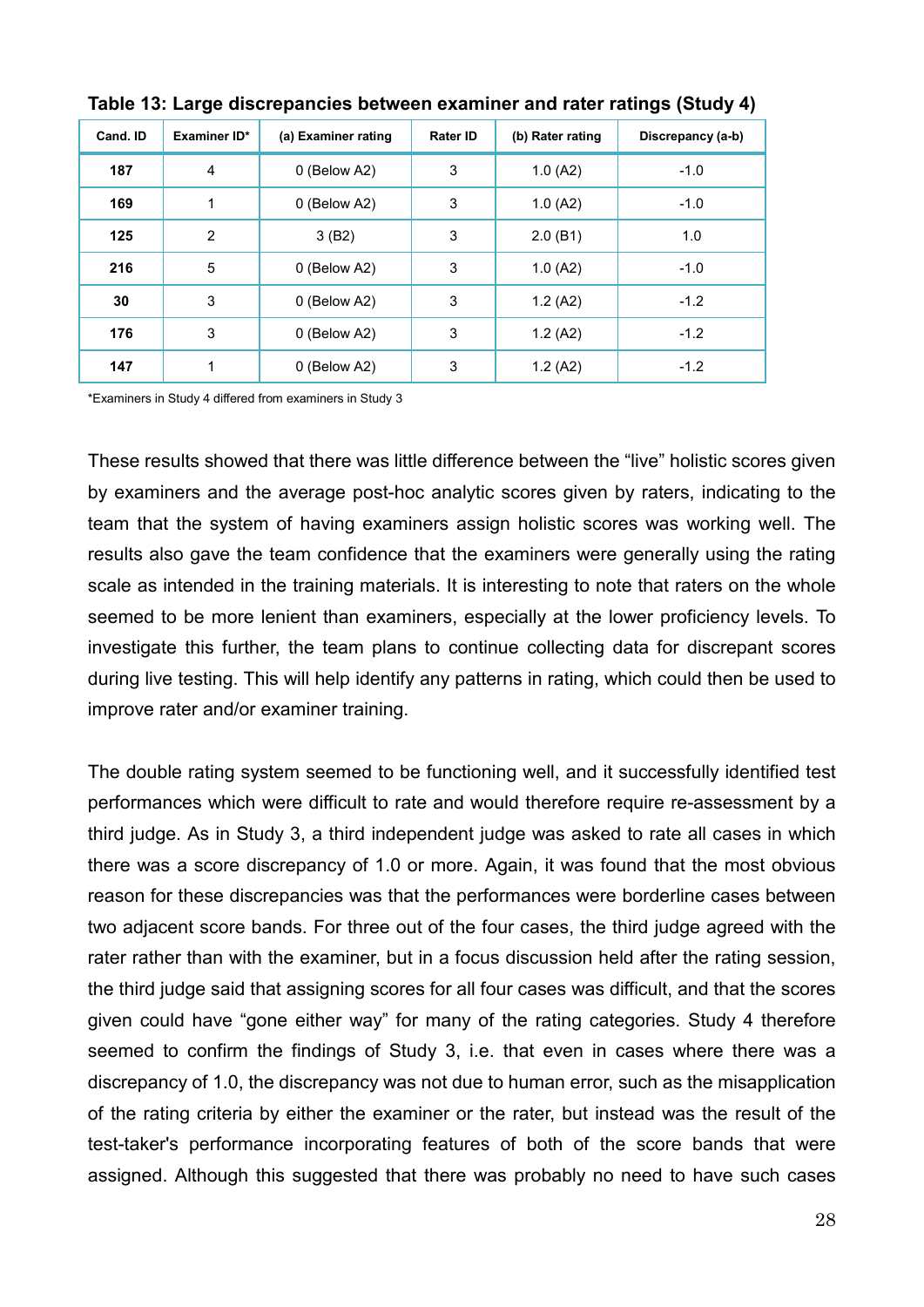reassessed by a third judge, the team decided to set the cut-off point for reassessment by a third judge at 1.0 in order to ensure the accuracy of scores when the test becomes operational and to further investigate the causes of such discrepancies. It was also decided, however, that this cut-off point would be monitored in future test administrations and adjusted if necessary.

### **6.2 Examiner Feedback on Rating and Test Administration**

Feedback was collected from examiners after carrying out the Study 4 test sessions. The questionnaire used was an adapted version of the examiner questionnaire used in Study 3 with additions to collect feedback regarding rating using the examiner scale. The results are summarised in **Table 14**.

|                                                                             | <b>Question items</b>                                                          | <b>Responses</b>   |
|-----------------------------------------------------------------------------|--------------------------------------------------------------------------------|--------------------|
| 5. The initial training, test-day training session, and the interview test. |                                                                                |                    |
| About the initial training                                                  | <b>Frequencies</b>                                                             |                    |
|                                                                             |                                                                                | Yes: $5$           |
| $Q30*$                                                                      | Were the initial training materials easy to understand?                        | No: 0              |
|                                                                             |                                                                                | Yes: 4             |
| Q31                                                                         | Did watching the standardized exemplars in the initial training help you       | No: 0              |
|                                                                             | understand the scoring criteria?                                               | No response: 1     |
|                                                                             |                                                                                | Yes: 1             |
| Q32                                                                         | Is there anything you think should be added to the initial training materials? | No: 2              |
|                                                                             |                                                                                | No response: 2     |
|                                                                             | About the test-day orientation and the interview test                          | <b>Frequencies</b> |
| Q33                                                                         |                                                                                | Yes: $5$           |
|                                                                             | Was the Examiner Test-Day Manual easy to understand?                           | No: 0              |
|                                                                             |                                                                                | Yes: $2$           |
| Q34                                                                         | Is there anything you think should be added to the Examiner Test-Day Manual?   | No: 2              |
|                                                                             |                                                                                | No response: 1     |
|                                                                             |                                                                                | Yes: $0$           |
| Q35                                                                         | Is there anything you think should be added to the Test-Day Orientation CD?    | No: 5              |
|                                                                             |                                                                                | Too short: 0       |
| Q36                                                                         | How was the length of the practice session during the test-day orientation?    | Appropriate: 5     |
|                                                                             |                                                                                | Too long: 0        |

### **Table 14: Examiner Feedback Questionnaire (Study 4)**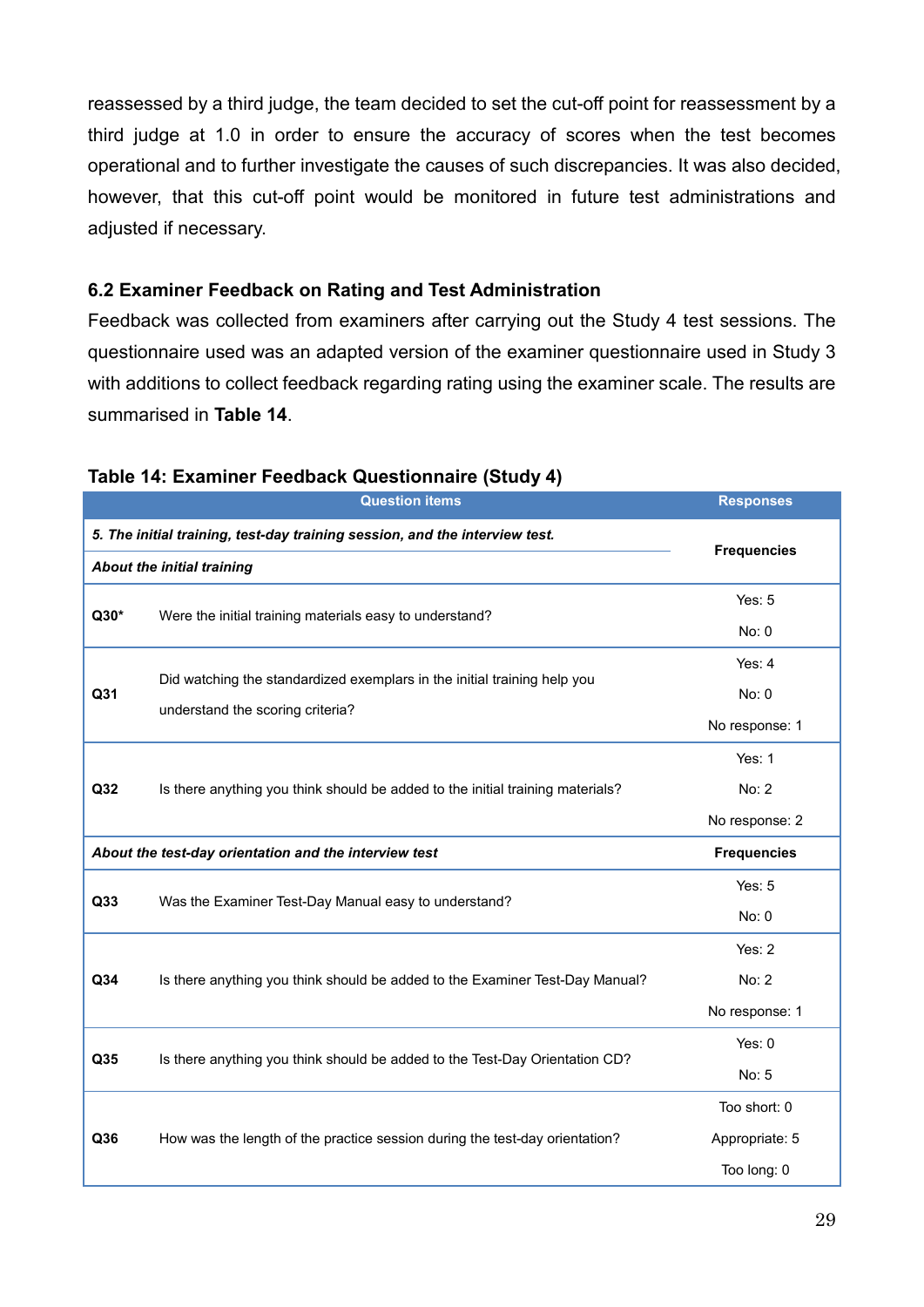| Q <sub>37</sub> |                                                                           | Yes: $2$         |
|-----------------|---------------------------------------------------------------------------|------------------|
|                 | Is there anything you think should be added to the test-day orientation?  | No: 3            |
| Q <sub>38</sub> | Was the Examiner scale easy to use?                                       | Yes: $1$         |
|                 |                                                                           | No: 4            |
|                 |                                                                           | Too close: 0     |
| Q39             | How was the distance between you and the test taker?                      | Appropriate: 5   |
|                 |                                                                           | Too far: 0       |
| Q40             |                                                                           | No problems: 2   |
|                 | Were you able to use the iPad to read the QR codes without any problems?  | Some problems: 3 |
| Q41             |                                                                           | No problems: 3   |
|                 | Were you able to use the iPad to carry out the test without any problems? | Some problems: 2 |

\* numbering begins at Q30as this was part of a longer questionnaire used to gain feedback about all aspects of TEAP.

We can see from **Table 14** that examiners generally found the training and the Examiner Test-Day Manual easy to understand. They also indicated that the standardised exemplars were useful for helping them understand the rating criteria. Regarding initial training materials, the Examiner Test-Day Manual, and the test-day orientation, several examiners commented that it would be useful to have more instructions regarding what to do in unexpected or irregular cases (particularly in Part 2). In response to this, the project team will consider adding examples of how to handle irregular cases to the examiner materials in time for the live test administration.

In terms of the arrangement of the room, all examiners stated that the distance between desks was appropriate, which suggested that the changes made to instructions for setting up the room after Study 3 were successful.

Two aspects of concern to the project team were that four out of five examiners responded negatively to Q38: "Was the examiner scale easy to use?" and three out of five examiners still experienced problems reading the QR codes using the computer tablet. Regarding the rating criteria, examiner comments suggested that the difficulties stemmed from examiners having trouble deciding scores in borderline cases between two score bands (particularly between A2 and B1) rather than with the content of the descriptors themselves. In order to help examiners decide a score in such cases, additions will be made to training materials in time for the live test administration. Regarding capturing of the QR code, comments suggested that the main issue was that the computer tablet screen would sometimes not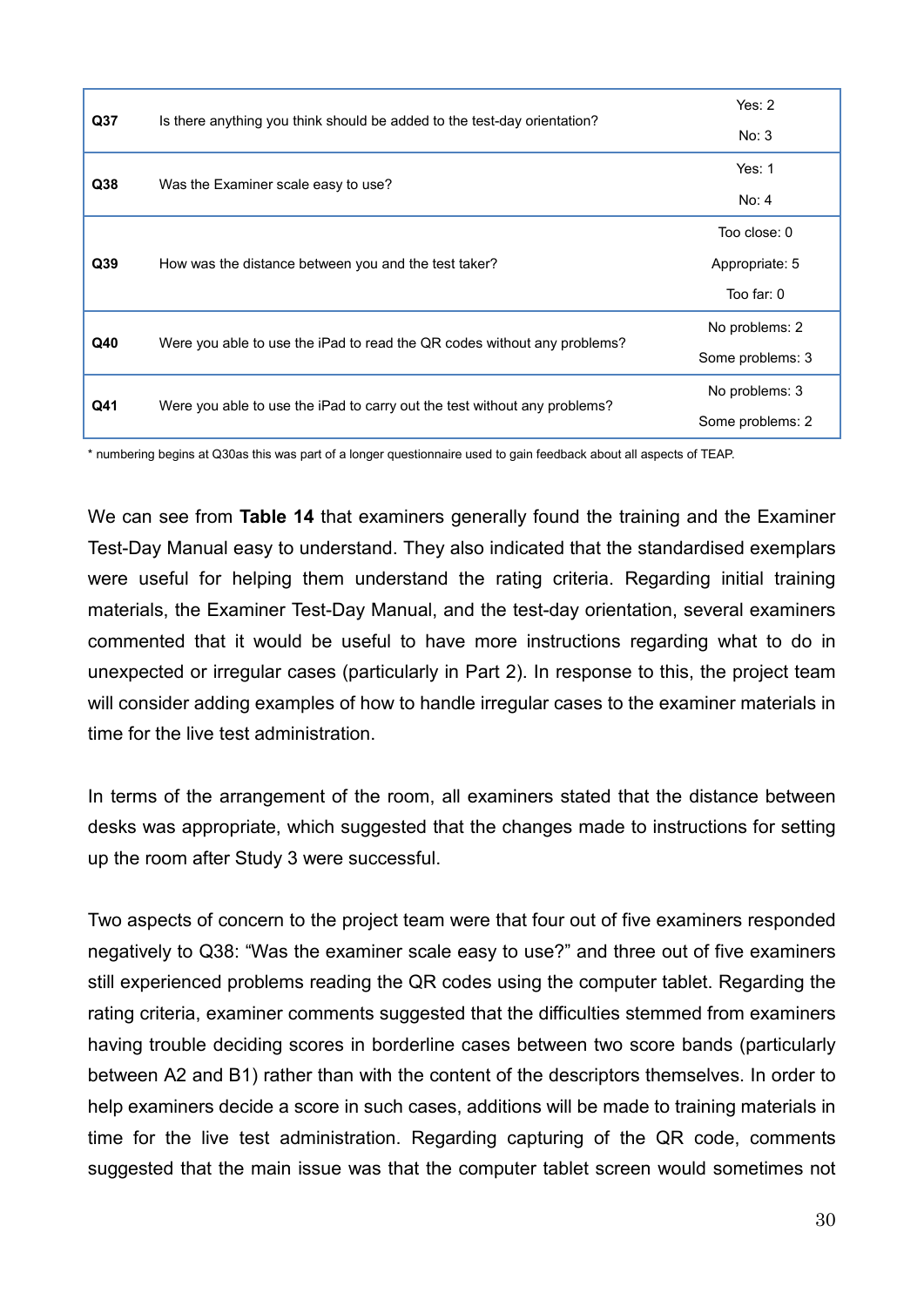respond when pressed. The issue was discussed by the project team, but it was decided that little further could be done to solve the problem since this is an inherent characteristic of using a computer tablet. To address this issue, both the training and operational test-day manuals instruct examiners to enter the test-taker's ID number manually, should the QR code reader fail to work. The problem will be monitored during future test sessions, however, and if it is judged that the effect on test administration is too great, measures to adjust test procedures (such as modifying or removing the QR code reader) will be considered.

#### **7. Conclusion**

This report has outlined two studies that verified or modified the ways in which the TEAP project team responded to necessary alterations to test administration and scoring procedures proposed as a result of changes in stakeholder expectations. A decision was made to introduce a double rating system in which for each test, a holistic score is assigned to live performances by the examiner and an analytic score is assigned post-hoc by a rater. As examiners would now need to evaluate test-takers, it was felt necessary to simplify interlocuting procedures so as not to overload examiners, which could affect their ability to effectively administer the tests. Studies 3 and 4 were designed to determine how well the proposed double rating system works in terms of scoring validity (RQ1), as well as how well the newly developed computer tablet application functions (RQ2).

The findings of the two studies indicated that the suggested double rating system and the rating flow were generally working well. The examiner and rater ratings agreed sufficiently well. At the same time, the double rating system also successfully flagged a few problematic cases where the examiner and rater scores showed some notable discrepancies. Further examinations of these cases identified that they were difficult performances to assess due to test-takers' jagged profiles and/or borderline performances between two adjacent score bands. It was decided that in operational testing flagged test performances with discrepancy of 1.0 or above would be passed onto a third judge to ensure accurate scoring. The examiners and raters who participated in the studies found both analytic and holistic rating scales and examiner/rater training generally useful and effective. However, some problems were also reported, such as occasional difficulties in assessing Below A2 performances and borderline test-takers, particularly between A2 and B1. To address these issues, it was decided to add more performance exemplars to training materials and to focus more on assessment of lower proficiency level performances. The project team is also planning to continue to monitor the agreement rate between the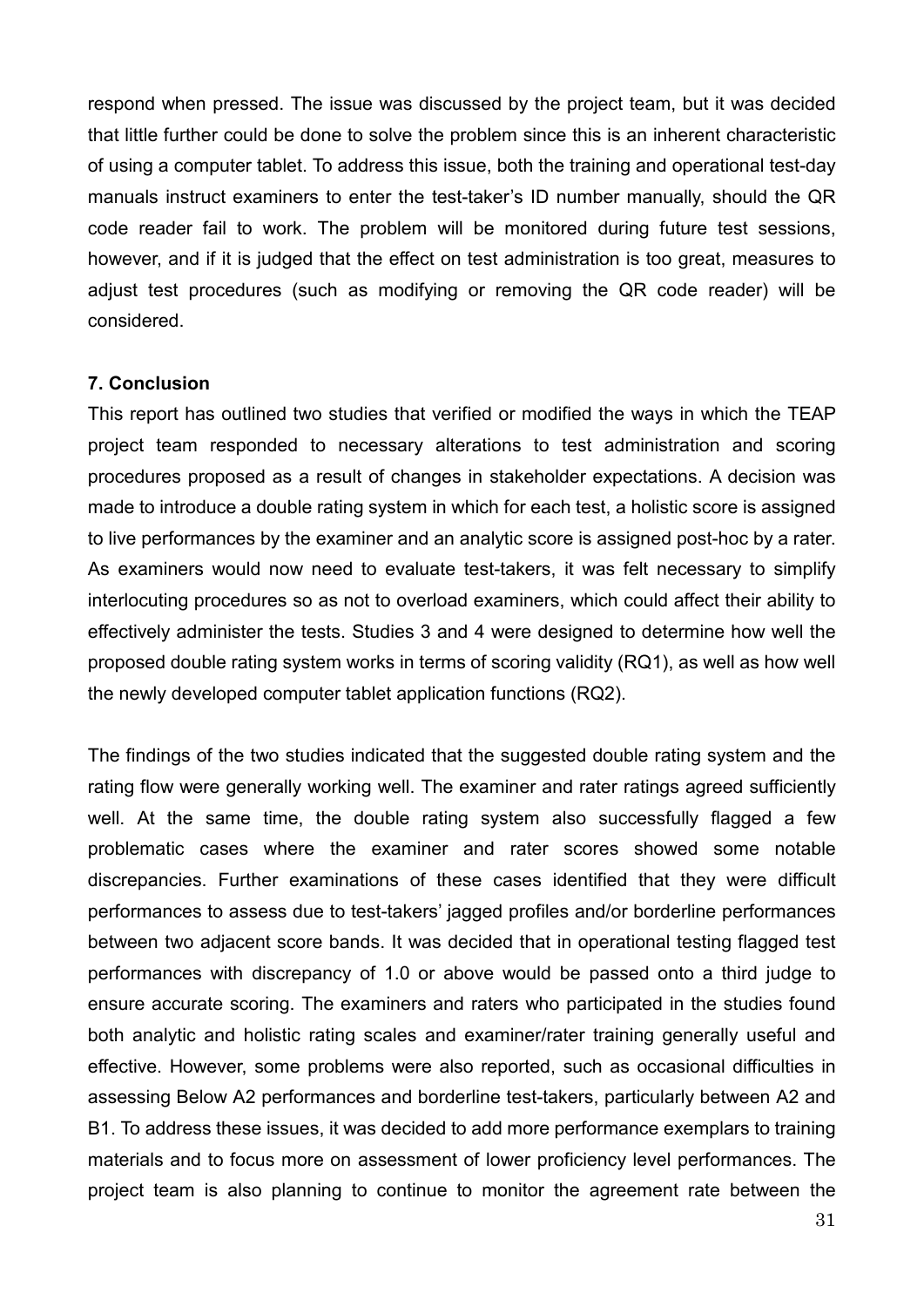examiner and rater scores and check possible reasons for score differences in the operational tests. This would help to identify further reasons for score discrepancy, informing further improvement of the rating scales and training materials.

The completely bespoke computer-tablet application was found to be functioning very well. It simplified the examiners' work and facilitated administration of the test by timing test tasks, making an audio-recording of test-taker performances, keeping a record of examiners' holistic scores, and reading test-takers' QR codes. The use of the computer tablet with all these functions has remarkably reduced the examiners' workload, enabling them to give greater and more careful attention to administering the test. This is likely to decrease the risk of human error. For the occasional problems reported related to the use of the QR reader, the training and operational test-day manuals will be revised to include troubleshooting instructions.

As mentioned in **Section 2**, despite the desirability of double rating, carrying it out in large-scale speaking assessment can be difficult due to practical constraints. However, through the two empirical studies informed by a review of practice by other international examination boards and relevant literature, it is hoped that the TEAP Speaking test has succeeded in identifying a way to carry out double ratings without compromising its scoring validity or accessibility in terms of cost. It is also quite remarkable that the TEAP Speaking test will be administered using computer tablets with a bespoke application. The use of the advanced computer technology will certainly contribute to the test's quality assurance, by standardising the test administration procedures, reducing the examiner's workload, and minimising the risk of human error. As mentioned above, the modifications to the rating and test administration methods outlined in this report will be monitored during future test sessions and their effectiveness will be regularly examined.

This report has demonstrated the project team's commitment to iterative revision and improvement of testing procedures, scoring methods, and training materials in order to provide high-quality Speaking examinations and to better meet the changing needs of stakeholders. While this report has added to the a-priori validation studies carried out in studies 1 and 2, the team is well aware of the need for ongoing validation studies, and the fact that a-posteriori validation is equally important once the test goes live. The intention is to carry out such studies based on the recommendations given in Nakatsuhara (2014).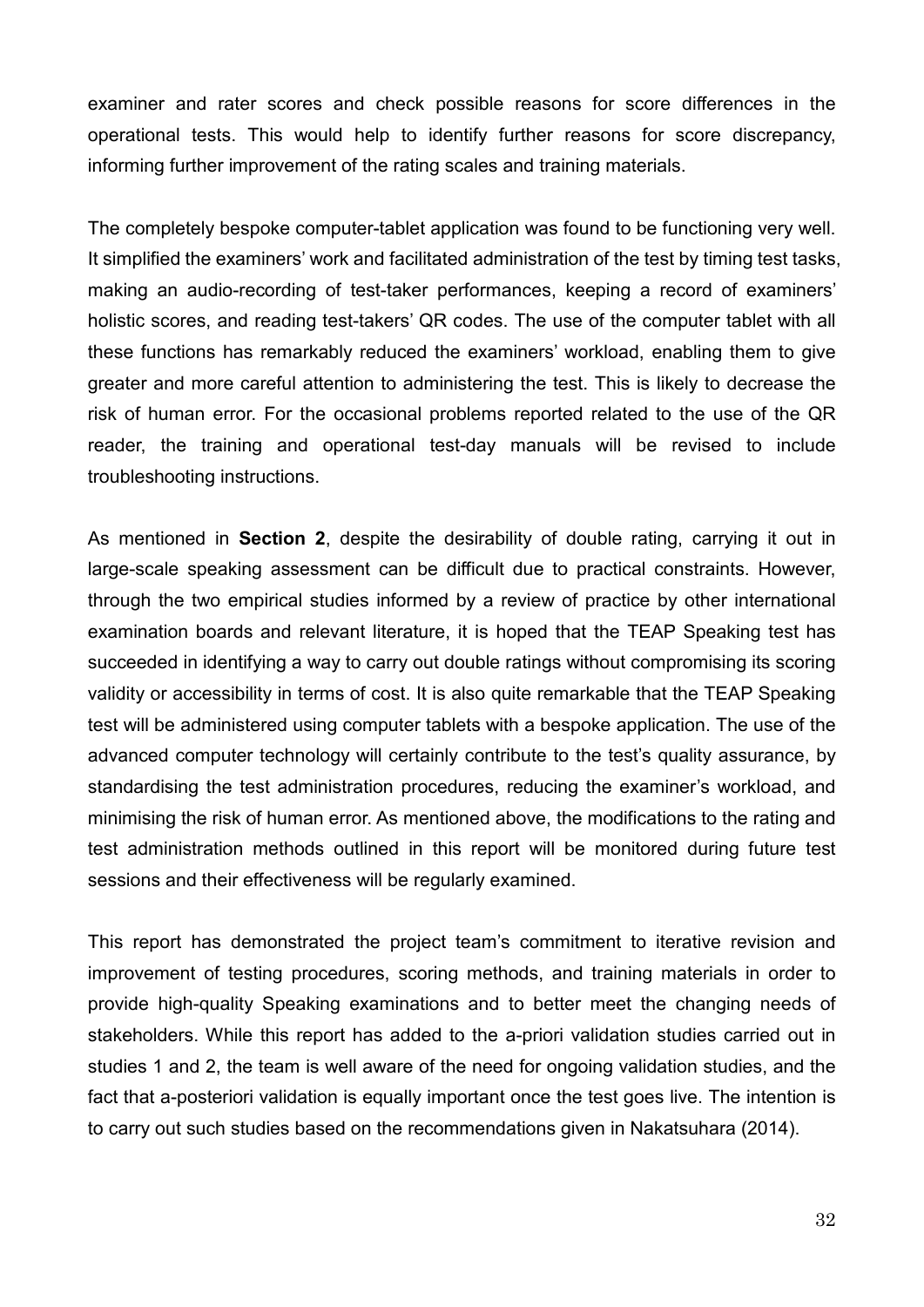### **Acknowledgements**

The TEAP development team wish to thank all of the test takers who participated in Studies 3 and 4, without whose cooperation the studies could never have been carried out. Much gratitude also goes to Sophia University, who allowed the use of the university's facilities, and to the Sophia staff who helped the team to set up and run the studies. It is our hope that the genuine care and concern demonstrated by everyone involved in the project will be reflected in the quality of the test and in the positive washback it generates.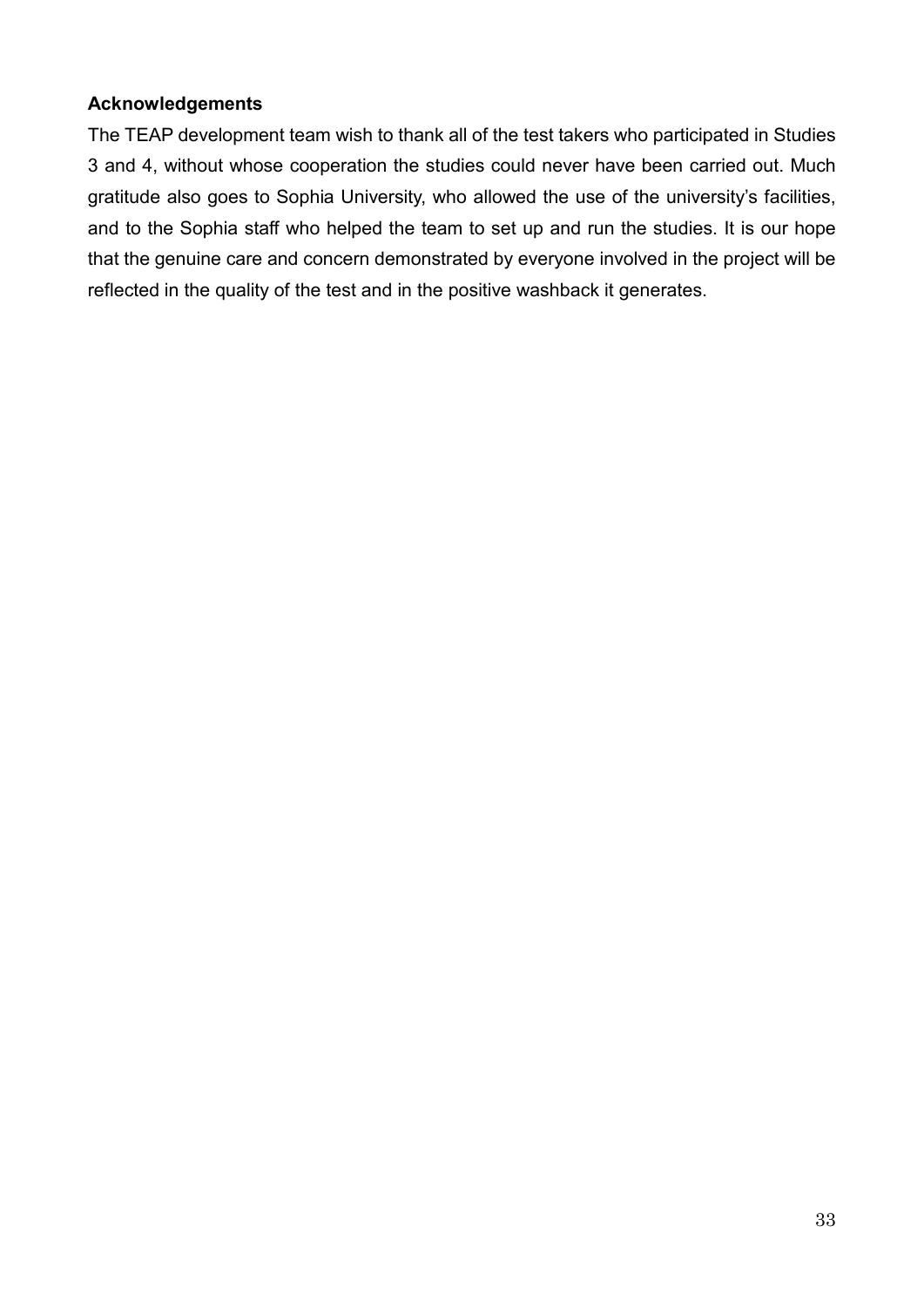### **References**

- American Educational Research Association (AERA), American Psychological Association (APA) & National Council of Measurement in Education (NCME) (1999). *Standards for educational and psychological testing.* Washington, DC: AERA.
- Association of Language Testers in Europe (ALTE) (1998) *Multilingual glossary of language testing terms,* Studies in Language Testing 6: Cambridge: UCLES/Cambridge University Press.
- Nakatsuhara, F. (2014) *A Research Report on the Development of the Test of English for Academic Purposes (TEAP) Speaking Test for Japanese University Entrants – Study 1 & Study 2, Project report submitted to Eiken Foundation of Japan.*
- Nakatsuhara, F., Inoue, C. and Taylor, L. (forthcoming) *An investigation into double-marking methods: comparing live, video and audio rating of performance on the IELTS Speaking Test*, IELTS joint funded research programme.
- Taylor, L. and Galaczi, E. (2011). *Scoring validity*, In L. Taylor. (Ed.) Examining speaking: Research and practice in assessing second language speaking, Studies in Language Testing 30 (pp.171-233). Cambridge: UCLES/Cambridge University Press.
- Weir, C. J. (1990) *Communicative language Testing*, New York: Prentice Hall.